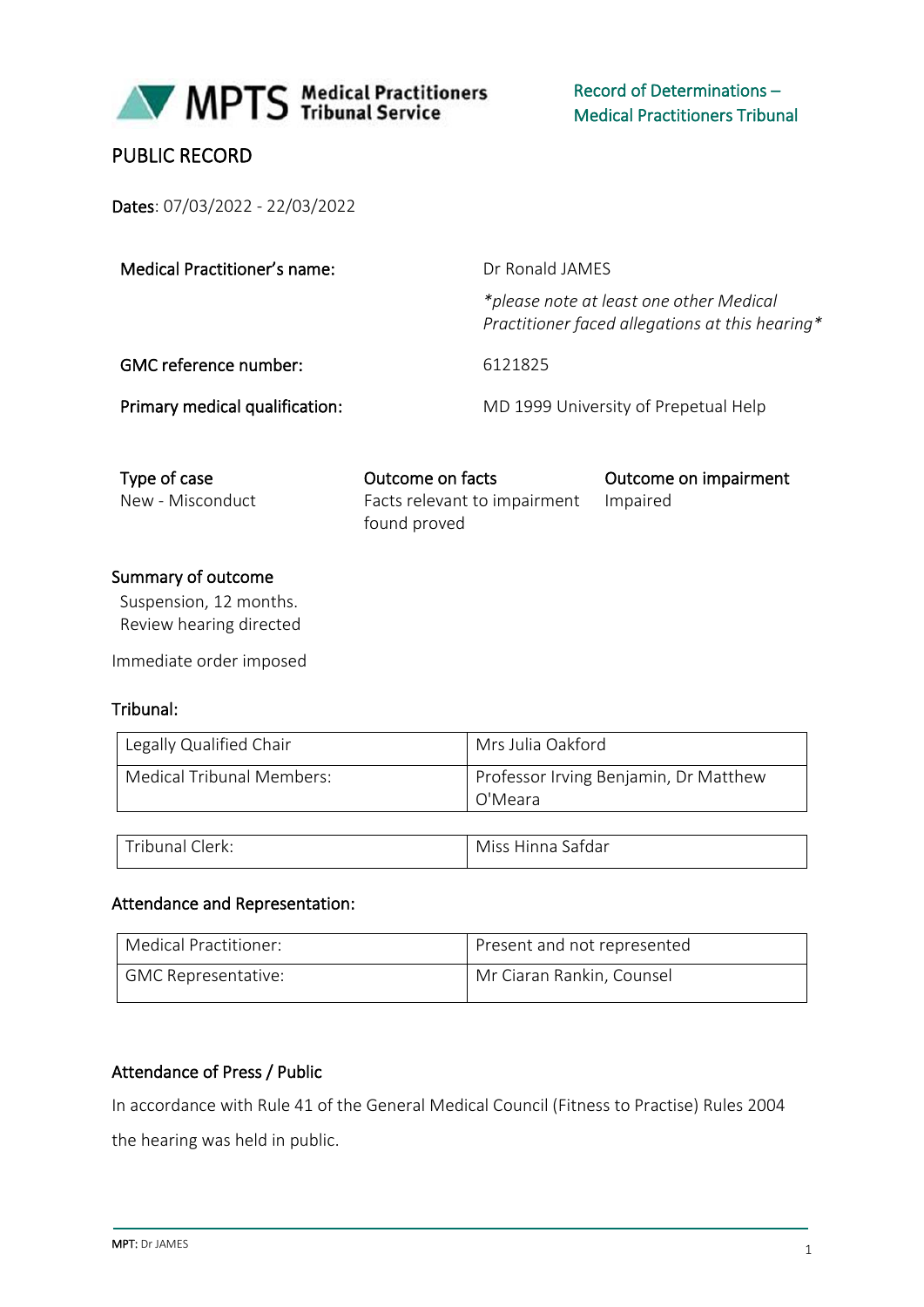## Overarching Objective

Throughout the decision making process the tribunal has borne in mind the statutory overarching objective as set out in s1 Medical Act 1983 (the 1983 Act) to protect, promote and maintain the health, safety and well-being of the public, to promote and maintain public confidence in the medical profession, and to promote and maintain proper professional standards and conduct for members of that profession.

#### Determination on Facts - 15/03/2022

#### Background

- 1. Dr James qualified in 1999 from the University of Perpetual Help in the Philippines. Prior to the events which are the subject of the hearing, Dr James was employed to carry out medical examinations of drivers to enable them to submit a completed Medical Report in order to obtain certain licences.
- 2. Dr James was employed by Doctors on Wheels (DoW) from early April 2018. DoW was a company who offered drivers medical examinations such that they could apply to the DVLA for various licences or to a local authority for a Hackney Carriage licence. By the time Dr James joined the company it was offering medical assessments at certain fixed premises and as a remote service from a DoW vehicle which covered various parts of the country. The procedure in these circumstances, was that a nurse would carry out a medical examination under the supervision of a doctor who would attend remotely. If the driver passed the medical assessment, the nurse was authorised to stamp the D4 form with the Doctor's name, the GMC number and the Doctor's signature using a stamp prepared and provided by DoW. The allegation that has led to Dr James' hearing can be summarised as that he failed, on three occasions, to connect with a nurse virtually (usually via Skype) in order to supervise medical examinations and to permit the nurse to authorise the application form with his name, GMC number and his signature stamp to be given to the driver. Therefore, Doctor James was permitting the applications to be authorised in his absence. The drivers were then submitting their assessments as a duly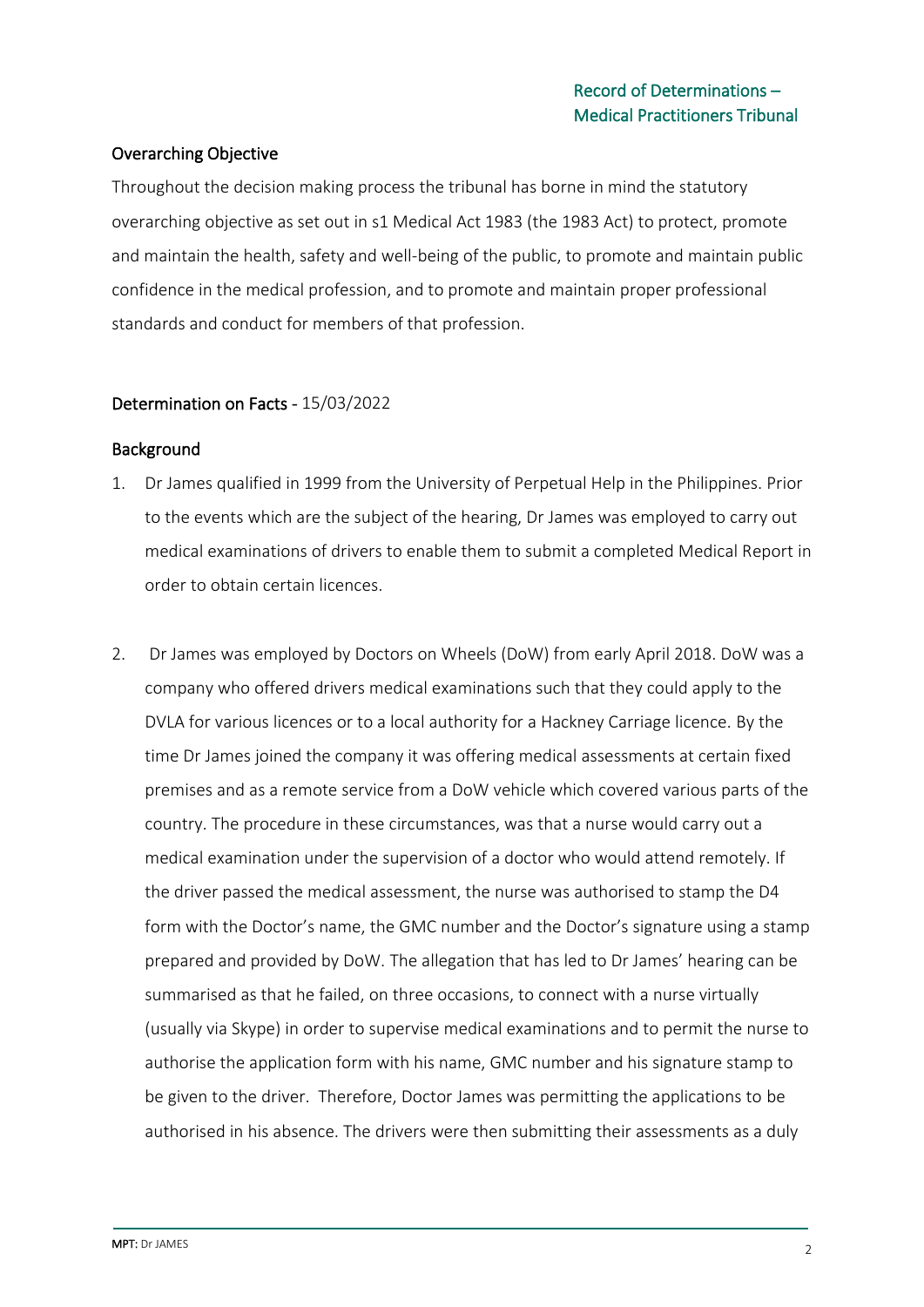authorised medical examination. It was also alleged that Dr James was acting dishonestly.

3. Between 2018 and 2019, the DVLA, Trading Standards and a competitor firm (D4 Drivers) undertook a series of exercises which uncovered the fact that drivers were able to obtain a D4 medical certificate after a short, remote consultation, apparently without the involvement of a doctor in that consultation. The initial concerns were raised with the GMC on 6 February 2020 by Mr K, the Director of DoW Limited.

## The Outcome of Applications Made during the Facts Stage

4. The Tribunal granted the GMC's application, made pursuant to Rule 17(6) of the General Medical Council (Fitness to Practise Rules) 2004 as amended ('the Rules'), to amend the Allegation. The Tribunal's full decision on the application is included at Annex B.

#### The Allegation and the Doctor's Response

5. The Allegation made against Dr James is as follows:

That being registered under the Medical Act 1983 (as amended):

- 1. At one or more of the appointments set out in Schedule 1 ('the Appointments'):
	- a. you permitted a Medical Examination D4 Report to be completed which:
		- i. indicated that you were the doctor who carried out the examination; To be determined
		- ii. contained a stamp bearing your:
			- 1. name; To be determined
			- 2. GMC number; To be determined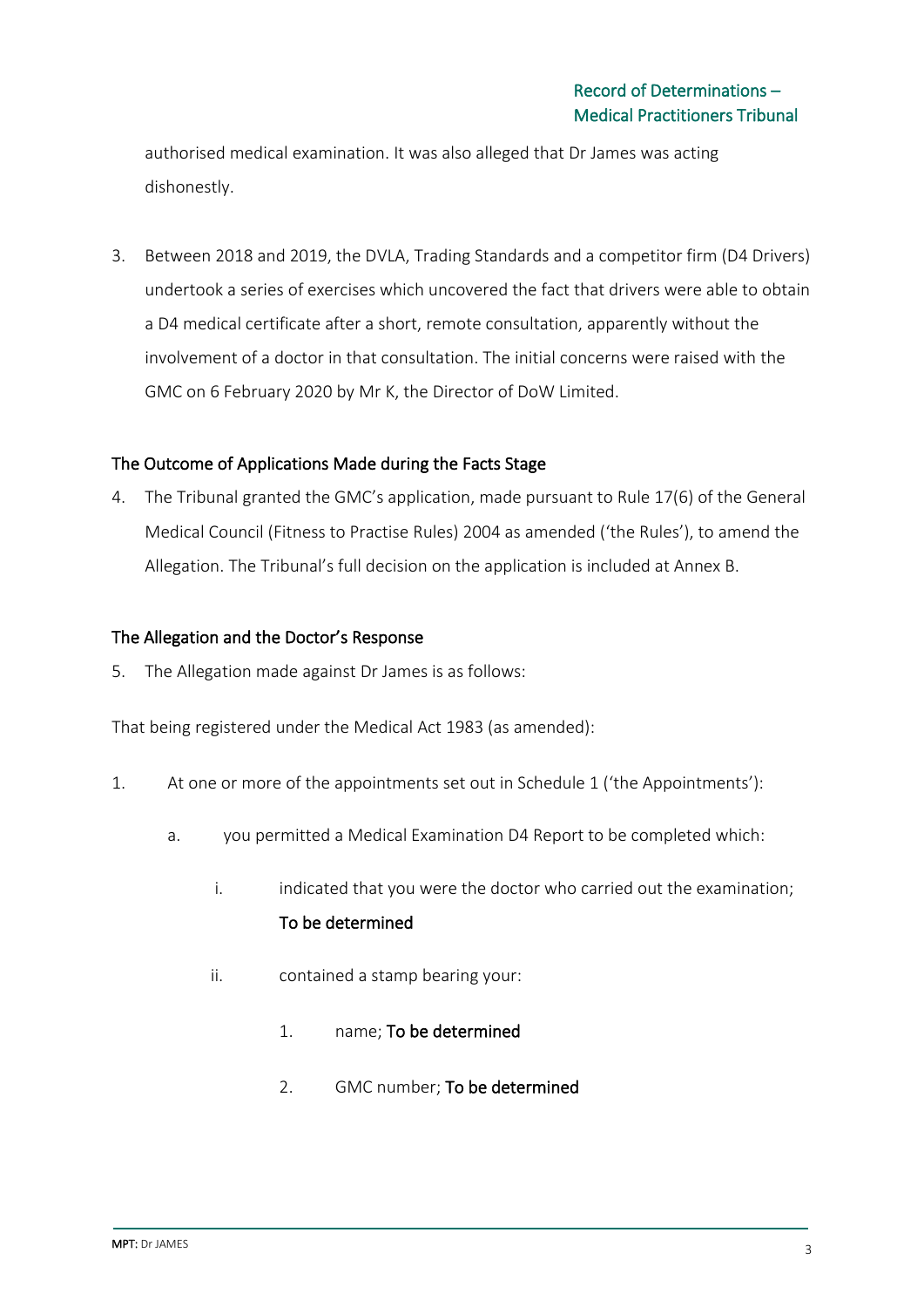# iii. contained a pre-printed copy of your signature. was pre-signed or prestamped with your signature

Amended under Rule 17(6)

## To be determined

- 2. You knew that at one or more of the Appointments:
	- a. you had not carried out any examination; To be determined
	- b. by permitting the use of your details as set out paragraph 1a.ii. and 1.a.iii., you were giving the false impression that you were the doctor who carried out the examination; To be determined
	- c. you did not dial into the Appointment and so took no part in it; To be determined
	- d. an unqualified person carried out the examination. To be determined
- 3. Your actions as described at paragraph 1 were dishonest by reason of the matters described in paragraph 2. To be determined

## Witness Evidence

- 6. The Tribunal received evidence on behalf of the GMC from the following witnesses:
	- Mr K, the Director of Doctors on Wheels;
	- Mrs A, an Enforcement Officer, at the Driver and Vehicle Licensing Agency in Swansea;
	- Mr B, an Operations Manager for Ryminster Medical Services Limited (D4Drivers);
	- Mr C, who at the time was a Sales/Marketing Manager for Ryminster Medical Services Limited (D4Drivers);
	- Dr N, the Medical Director of Ryminster Medical Services Limited (D4Drivers);
	- Ms O, a nurse working for Doctors on Wheels;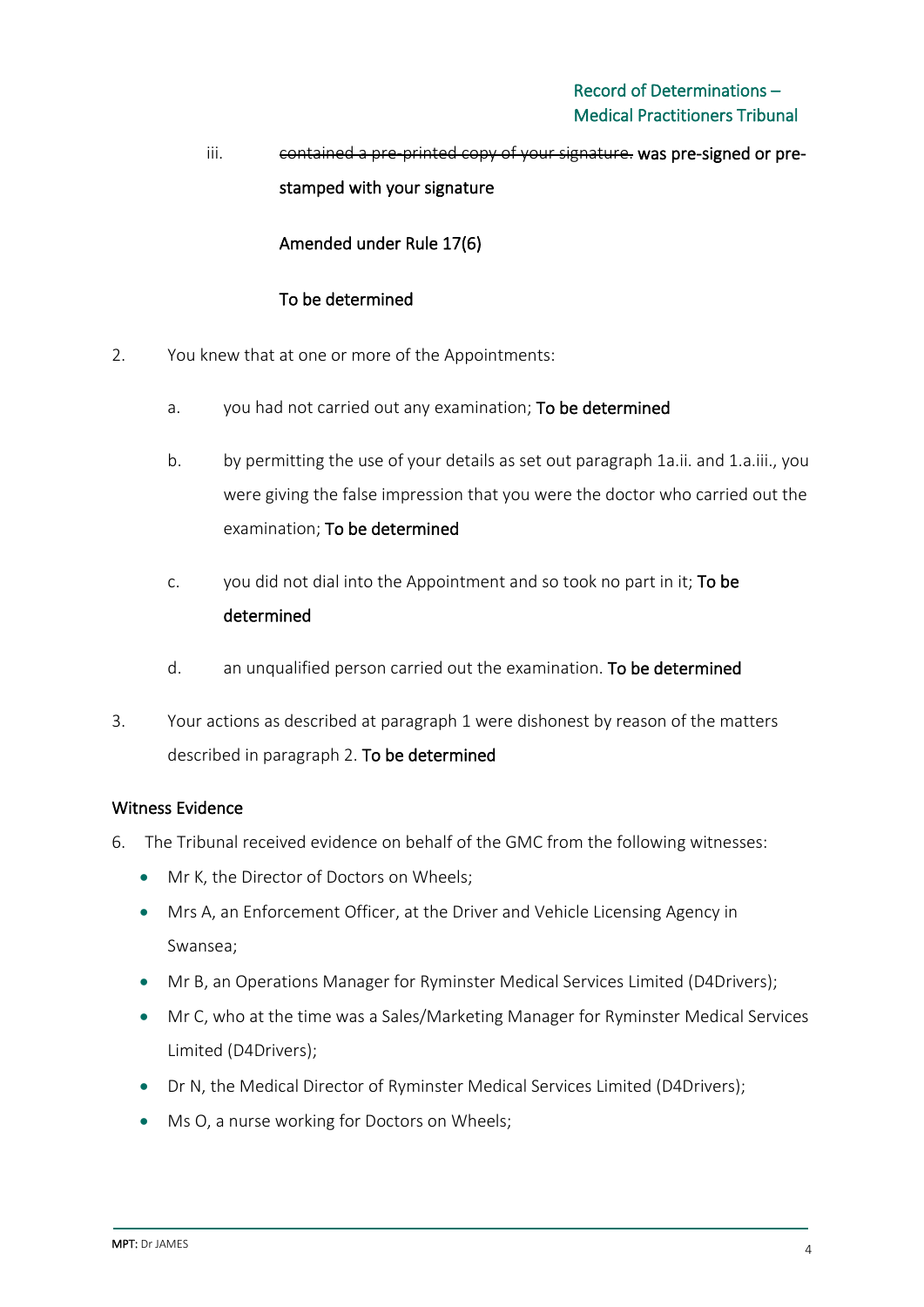7. Dr James gave oral evidence at the hearing and, following this, provided a written summary of his evidence.

## Documentary Evidence

- 8. The Tribunal had regard to the documentary evidence provided by the parties. This evidence included but was not limited to:
	- Fitness to Practise concerns form, dated 6 February 2020;
	- Dr James' Employment Contract dated 23 March 2018;
	- Emails between Mr K and Dr James and Dr L, dated 14 September 2018, and 20 February 2019;
	- Notes of questions and responses from a disciplinary meeting with Dr James, dated 25 June 2019;
	- Dr James' Payslip, dated June 2019;
	- Screenshots of the online appointment portal, dated 28 July 2018 and 27 March 2019;
	- Statement from Mrs A to Trading Standards, dated 28 May 2019;
	- Email from Mrs A to GMC, dated 14 January 2021;
	- Statement from Mr B to Trading Standards, dated 25 September 2019;
	- Email from Mr B to GMC, dated 15 January 2021;
	- Statement from Mr C to Trading Standards, dated 25 September 2019;
	- Email from Mr C to GMC, dated 15 January 2021;
	- Statement from Dr N to Trading Standards, dated 25 September 2021;
	- Employment Contract from Ms O, dated 5 September 2017;
	- Letter from DoW to Ms O, dated 26 June 2019.

## The Tribunal's Approach

9. In reaching its decision on facts, the Tribunal has borne in mind that the burden of proof rests on the GMC and it is for the GMC to prove the Allegation. Dr James does not need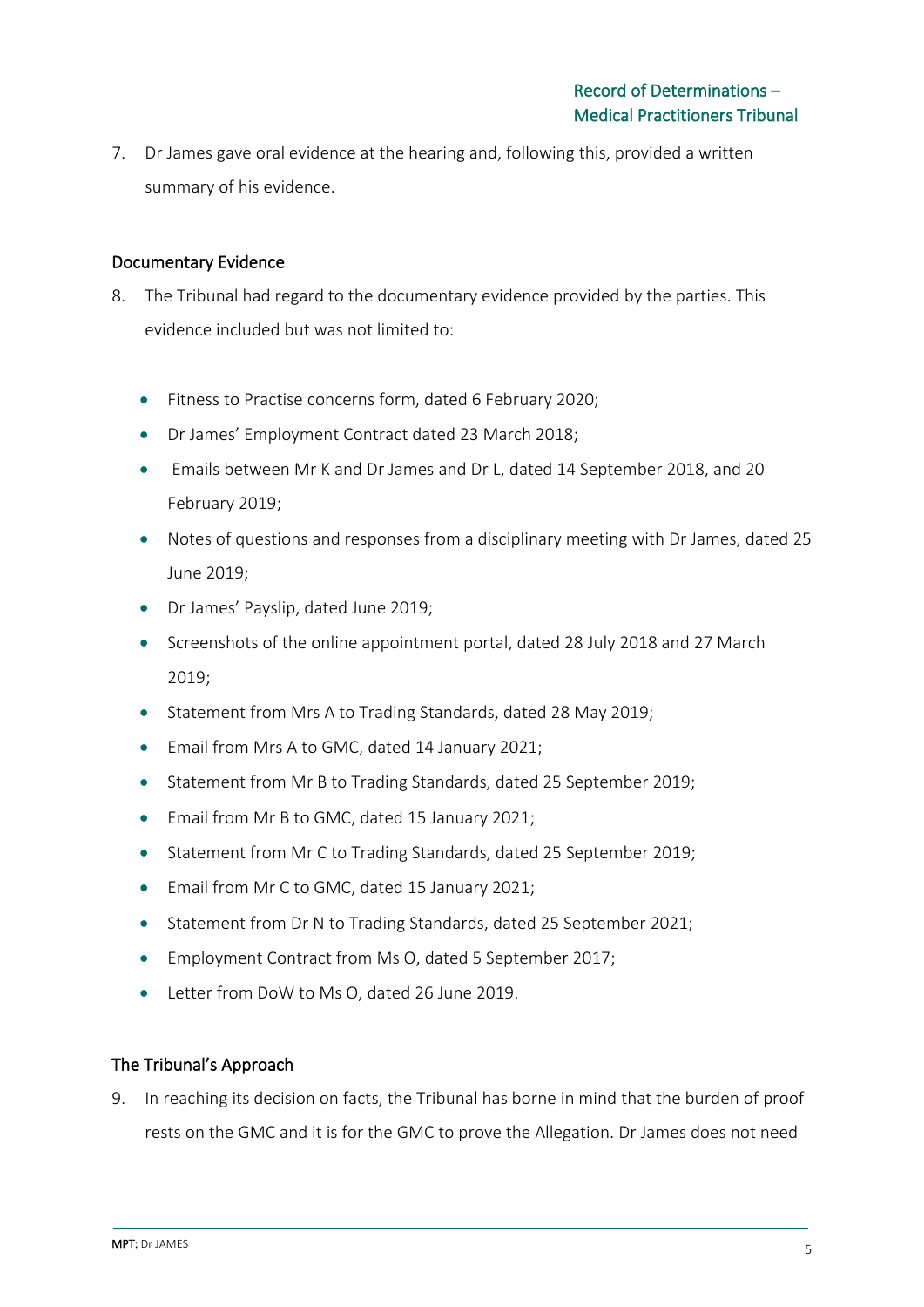to prove anything. The standard of proof is that applicable to civil proceedings, namely the balance of probabilities, i.e. whether it is more likely than not that the events occurred.

- 10. The Legally Qualified Chair reminded the Tribunal that, when considering the issue of dishonesty, the Tribunal would need to adopt the following approach:
	- Firstly, the Tribunal would need to determine the state of Dr James' knowledge or belief as to the facts at the relevant time. The reasonableness or otherwise of his stated belief may be relevant to determining whether it was genuinely held but it is not an additional requirement that his belief should have been a reasonable one.
	- Secondly, once the Tribunal has determined Dr James' state of knowledge or belief as to the facts at the relevant time, it should determine whether, in the light of his knowledge or belief, his actions would be regarded as dishonest by the standards of ordinary decent people. There is no additional requirement that Dr James should have appreciated that his conduct was dishonest by those standards.

## The Tribunal's Analysis of the Evidence and Findings

11. The Tribunal has considered each Allegation separately across the three appointments and has evaluated the evidence in order to make its findings on the facts. These appointments were for Mrs A, on the 4 July 2018; Mr B, on 27 March 2019; and Mr C, on 27 March 2019.

## Paragraph 1(a)(i)

12. In his oral evidence, Dr James accepted that he was the Doctor responsible for the virtual medical examinations for the three appointments as set out above. He also accepted that the Medical Examination Reports, which the Tribunal has had sight of and taken into consideration, indicated that he was the doctor who carried out the examination.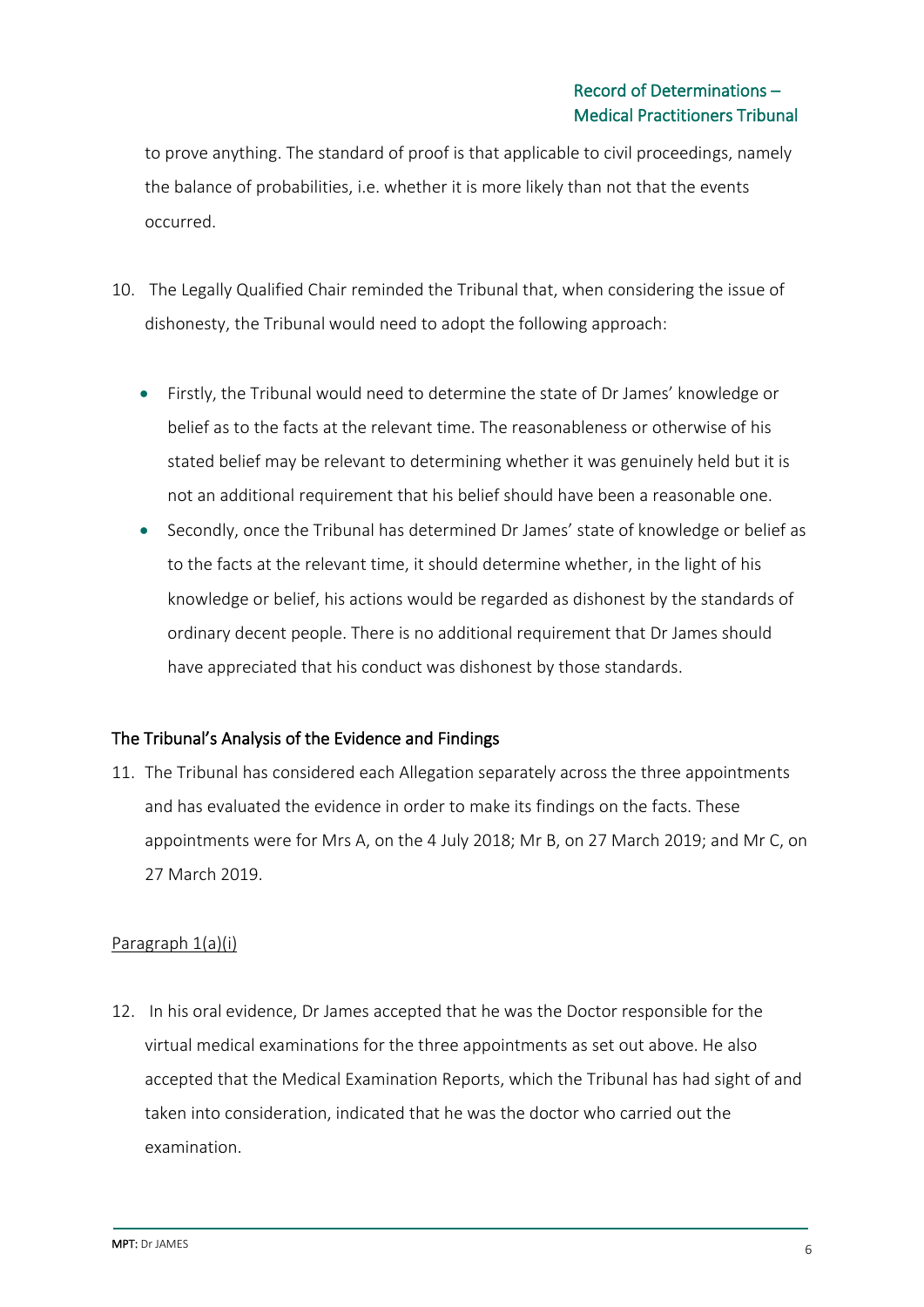13. The Tribunal considered the evidence of all three witnesses, who they found to be credible, and accepted their evidence that Dr James had not communicated virtually or by telephone during the medical examinations. It accepted the evidence of Mr K that only a doctor could have authorised the application forms to have been stamped and handed over to the drivers. The Tribunal accepted Dr James' evidence and the evidence of the witnesses and therefore found Paragraph 1(a)(i) of the Allegation proved.

#### Paragraph 1(a)(ii)

- 14. In his oral evidence, Dr James further told the Tribunal that he did not dispute that his name and GMC number had been stamped onto the Report Forms.
- 15. The Tribunal accepted the evidence of Ms A, Mr B, and Mr C, who stated that the Report Forms had been authorised by a stamp bearing Dr James' name and his GMC number.
- 16. The Tribunal accepted Dr James' and the witnesses' evidence, and therefore found Paragraph 1(a)(ii) of the Allegation proved.

## Paragraph 1(a)(iii)

- 17. The Tribunal considered Dr James' evidence that he expected to be consulted on every occasion when the form was being stamped with his signature. He advised that this was his *'default position'* and he could not have known that the form was pre-stamped prior to his approval.
- 18. Mrs A stated that *"nobody stamped it while I was there*" and it was already on the report when she arrived. She emphasised that she was "*certain*" about this.
- 19. On the balance of probabilities, the Tribunal found that Dr James had not permitted and had not known that the documents were pre-stamped with his signature at the relevant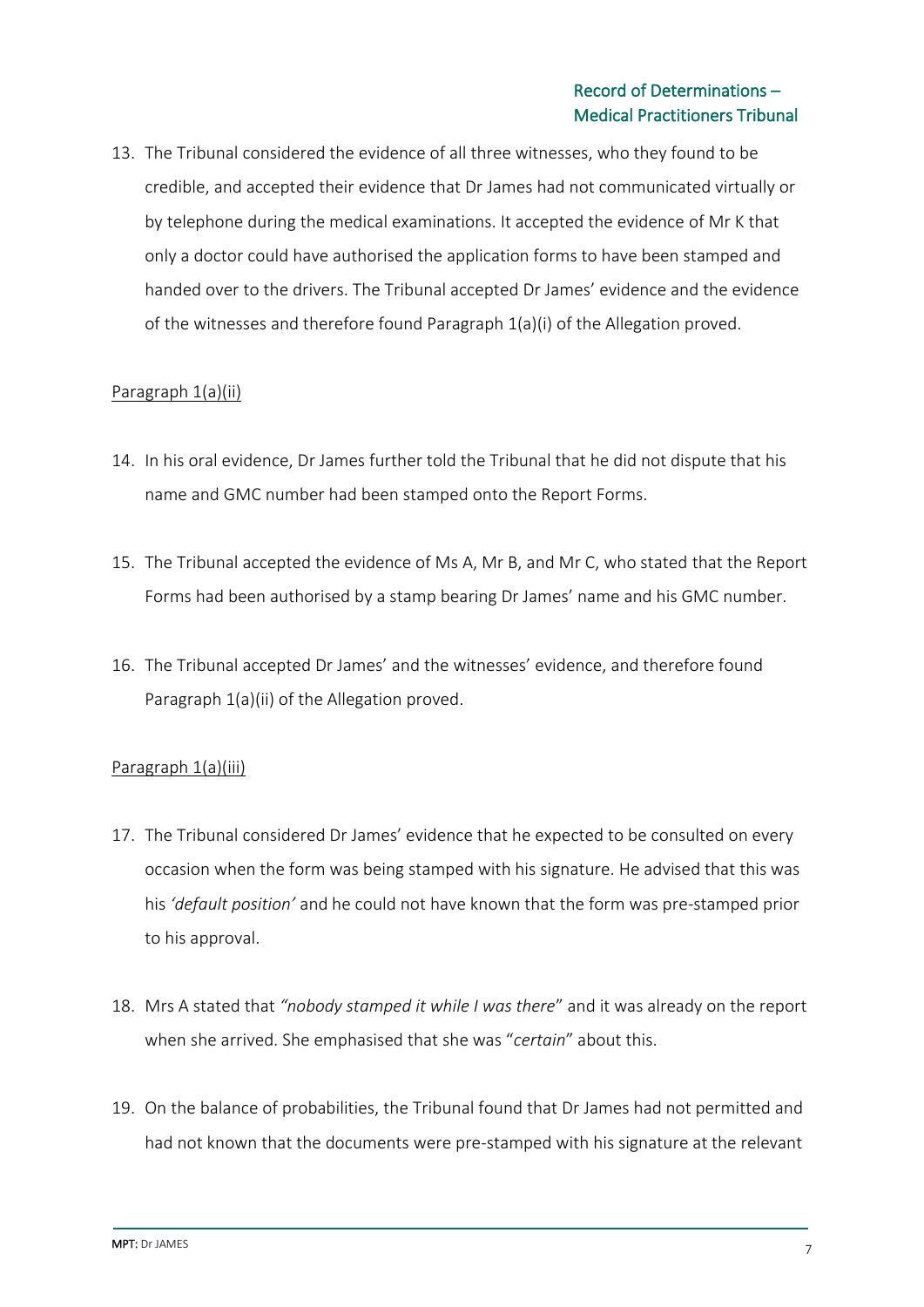time. As the Tribunal accepted Mrs A's and Dr James' evidence on Paragraph 1(a)(i) and 1(a)(ii), the Tribunal further accepted their evidence on Paragraph 1(a)(iii) and therefore found it not proved.

## Paragraph 2(a)

- 20. The Tribunal considered that Dr James had admitted to knowing that he had not carried out any examinations on the appointment dates in question.
- 21. The Tribunal has already accepted as set out above the evidence of the three witnesses that Dr James did not attend their medical examinations. It therefore found Paragraph 2(a) of the Allegation proved.

## Paragraph 2(b)

- 22. The Tribunal bore in mind that Dr James had not contested Paragraph 1(a)(ii) of the Allegation and had accepted that it gave a false impression that he was the doctor carrying out the examinations when he was not.
- 23. The Tribunal considered the contents of the D4 form and found that it gave a false impression that Dr James was the Doctor who had carried out the examinations as his name and GMC number were stamped on the forms and this implied that Dr James was involved in the examinations.
- 24. The Tribunal therefore found Paragraph 2(b) of the Allegation proved as it refers to 1(a)(ii).

## Paragraph 2(c)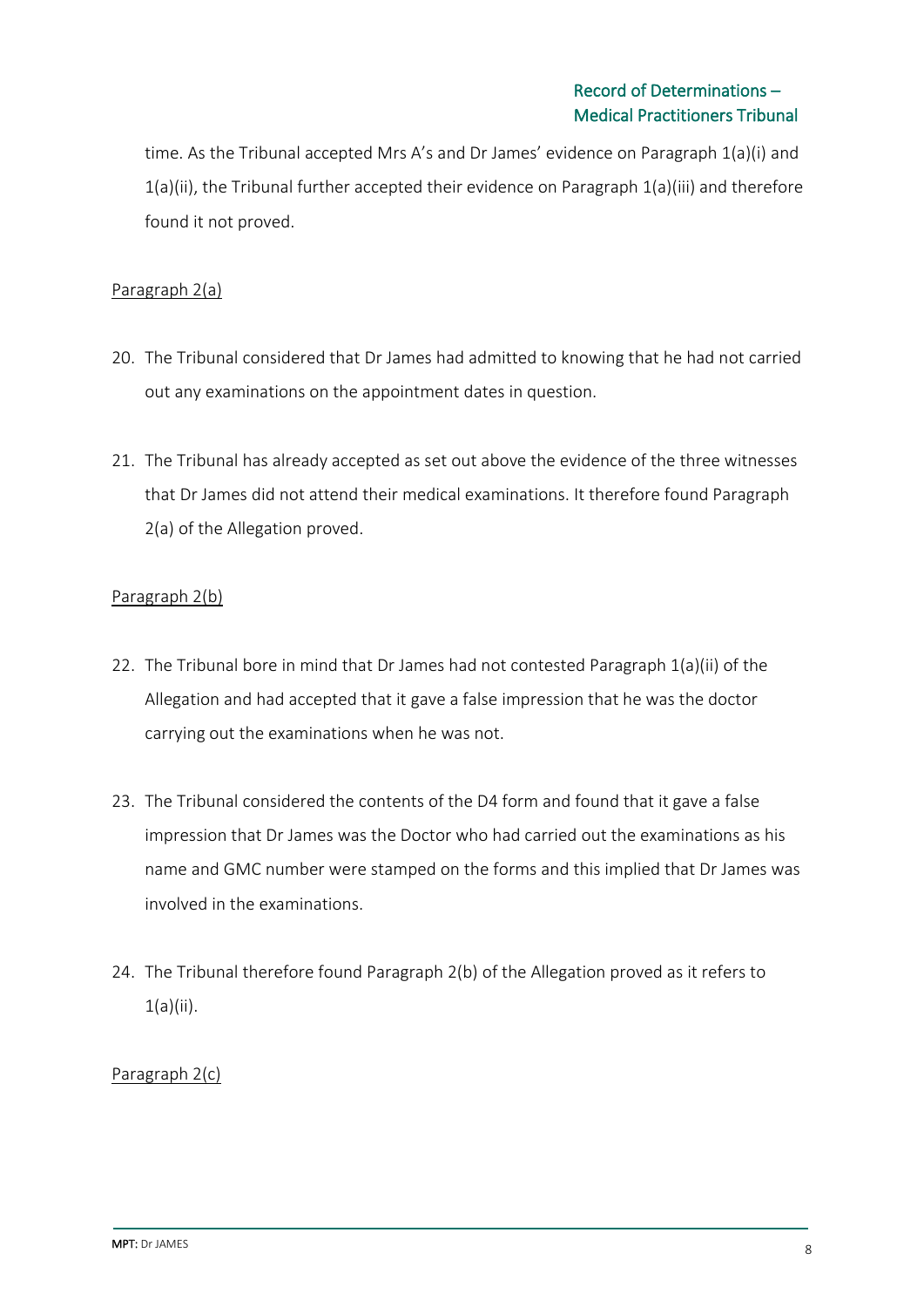- 25. In Dr James' evidence, he accepted that he knew that he did not dial into the appointments which were assigned to him.
- 26. The Tribunal therefore found Paragraph 2(c) of the Allegation proved.

## Paragraph 2(d)

- 27. Dr James told the Tribunal that he did not know whether the nurses he was working with were registered or qualified. The Tribunal considered that he had a reasonable assumption that they were both registered and qualified as they were employed as nurses by DoW. He had no reason to believe that they were not.
- 28. Mr K told the Tribunal that the nurses had undertaken all of the training necessary to perform the examinations and that meant that they were qualified to do them. Following Mr K's assurances to Dr James at the time of the events, Dr James advised the Tribunal that he was satisfied that the nurses were qualified.
- 29. The Tribunal accepted Dr James' evidence that he was not aware that the nurses were not qualified. Therefore, the Tribunal found Paragraph 2(d) of the Allegation not proved.

## Paragraph 3

- 30. The Tribunal found that Dr James knew that he had not carried out the examinations and that he had permitted the use of his name and GMC number to be used on the D4 form. It has also found that that Dr James knew that this would have created a false impression namely, that he was involved with carrying out the consultations, despite the fact he did not dial in or take part in the three examinations.
- 31. The Tribunal accepted Dr James' evidence that he considered, on reflection, what he had done was dishonest.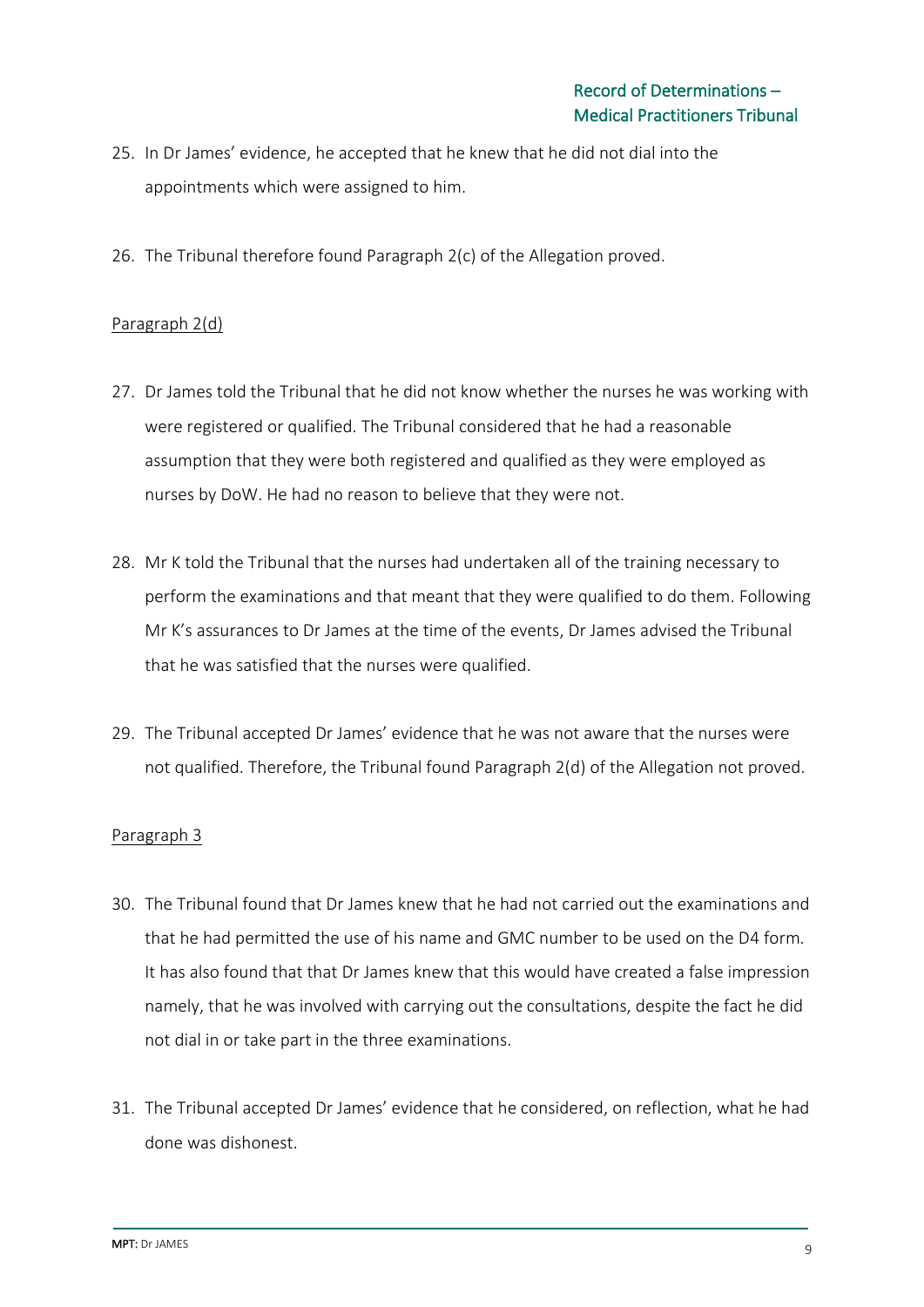- 32. The Tribunal considered that ordinary decent people would consider his conduct to be dishonest.
- 33. The Tribunal therefore found Paragraph 3 of the Allegation proved.

## The Tribunal's Overall Determination on the Facts

34. The Tribunal has determined the facts as follows:

That being registered under the Medical Act 1983 (as amended):

- 1. At one or more of the appointments set out in Schedule 1 ('the Appointments'):
	- a. you permitted a Medical Examination D4 Report to be completed which:
		- i. indicated that you were the doctor who carried out the examination; Determined and found proved
		- ii. contained a stamp bearing your:
			- 1. name; Determined and found proved
			- 2. GMC number; Determined and found proved
		- iii. contained a pre-printed copy of your signature. was pre-signed or prestamped with your signature

Amended under Rule 17(6)

## Determined and found not proved

- 2. You knew that at one or more of the Appointments:
	- a. you had not carried out any examination; Determined and found proved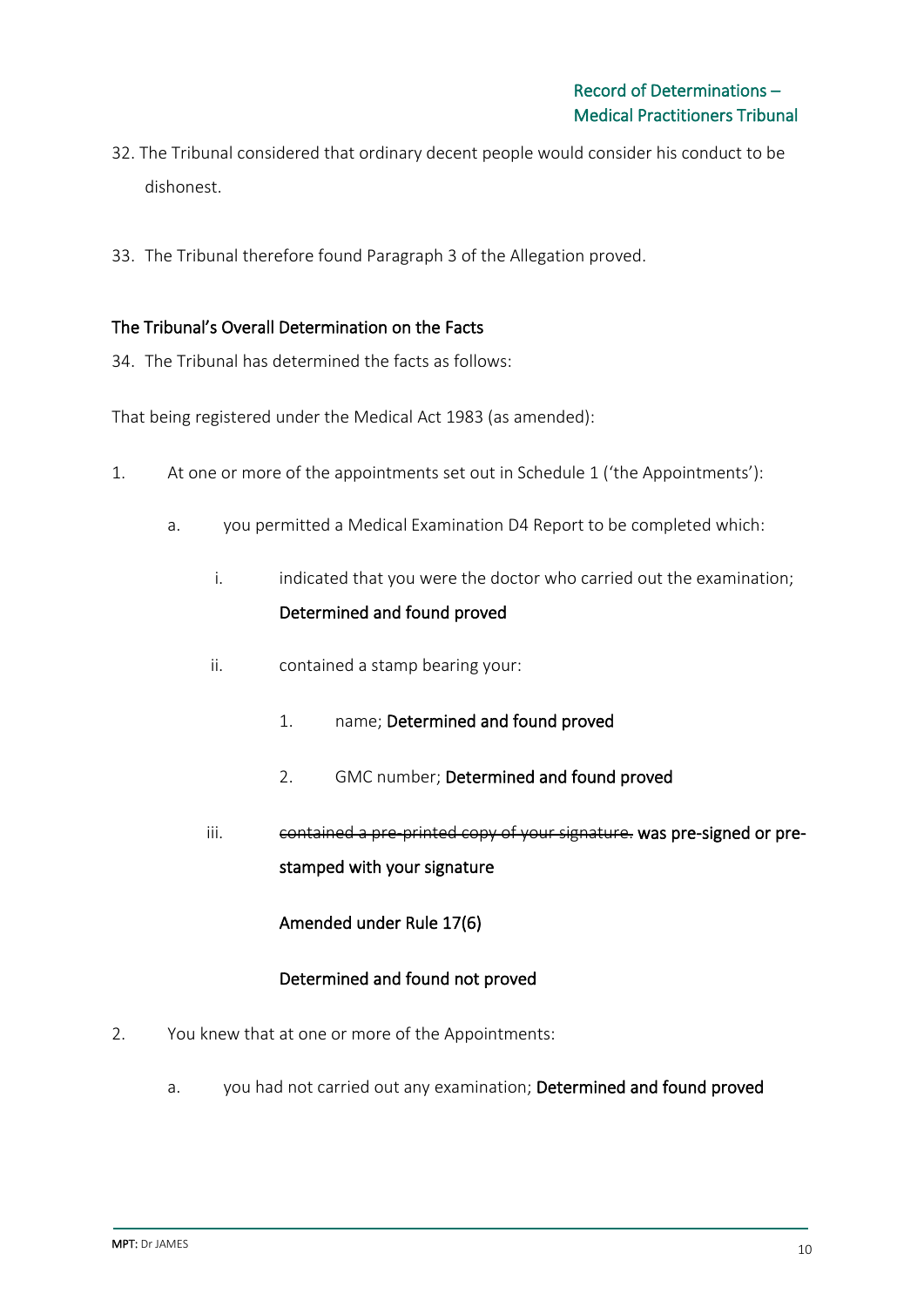- b. by permitting the use of your details as set out paragraph 1a.ii. and 1.a.iii., you were giving the false impression that you were the doctor who carried out the examination; Determined and found proved in relation to 1.a.ii only
- c. you did not dial into the Appointment and so took no part in it; Determined and found proved
- d. an unqualified person carried out the examination. Determined and found not proved
- 3. Your actions as described at paragraph 1 were dishonest by reason of the matters described in paragraph 2. Determined and found proved

## Determination on Impairment - 17/03/2022

35. The Tribunal now has to decide in accordance with Rule 17(2)(l) of the Rules whether, on the basis of the facts which it has found proved as set out before, Dr James' fitness to practise is impaired by reason of misconduct.

#### Submissions

36. On behalf of the GMC, Mr Rankin referred the Tribunal to the relevant authorities and submitted that Dr James' fitness to practise is currently impaired. He referred the Tribunal to Good Medical Practice (2013) (GMP):

*1 Patients need good doctors. Good doctors make the care of their patients their first concern: they are competent, keep their knowledge and skills up to date, establish and maintain good relationships with patients and colleagues, are honest and trustworthy, and act with integrity and within the law.*

*15 You must provide a good standard of practice and care. If you assess, diagnose or treat patients, you must:*

*a adequately assess the patient's conditions, taking account of their history (including the symptoms and psychological, spiritual, social and cultural factors), their views and values; where necessary, examine the patient*

*b promptly provide or arrange suitable advice, investigations or treatment where necessary*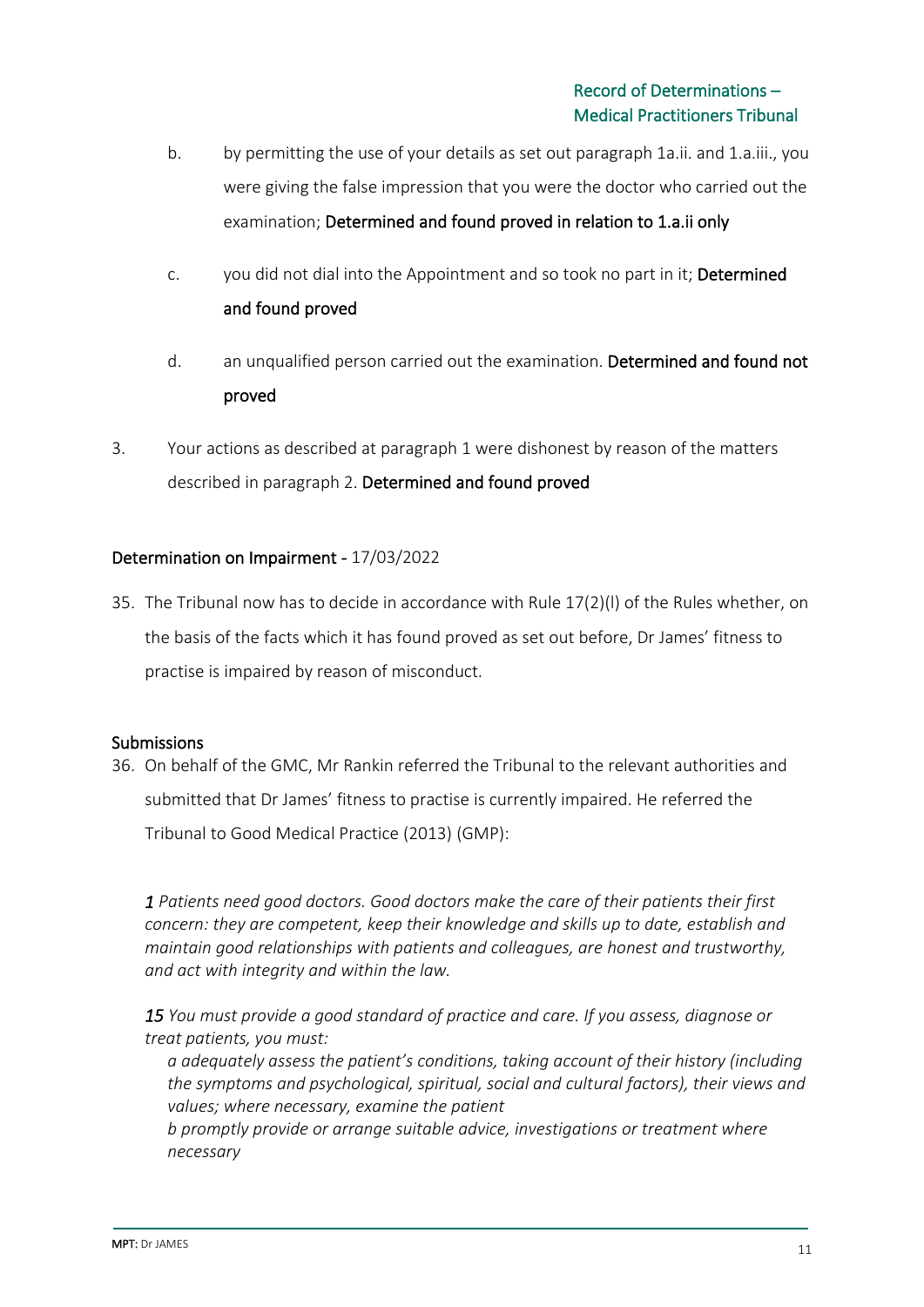*c refer a patient to another practitioner when this serves the patient's needs.*

*34 When you are on duty you must be readily accessible to patients and colleagues seeking information, advice or support.*

*65 You must make sure that your conduct justifies your patients' trust in you and the public's trust in the profession.*

*71 You must be honest and trustworthy when writing reports, and when completing or signing forms, reports and other documents. You must make sure that any documents you write or sign are not false or misleading.*

*a You must take reasonable steps to check the information is correct. b You must not deliberately leave out relevant information.*

- 37. Mr Rankin submitted that while Dr James' actions had not necessarily posed any direct risk to patients, his actions had, in the past, brought the profession into disrepute and breached a fundamental tenet of the profession. Mr Rankin acknowledged that Dr James had made admissions in his evidence and had fully engaged with these proceedings. However, Mr Rankin submitted that, taken as a whole, Dr James' actions of participating in a practice that he knew was dishonest was unacceptable for a member of the profession and must be marked by a finding of impairment.
- 38. Dr James submitted that he did not wish to project himself as defending his actions, as he understood that he had not kept the standards expected of the profession, and he further understood that his actions had put the public interest at risk.
- 39. Dr James submitted that he knew full well the implications of his actions and that he has had sufficient time to reflect upon his behaviour.

#### The Relevant Legal Principles

40. The Tribunal reminded itself that at this stage of proceedings, there is no burden or standard of proof and the decision of impairment is a matter for the Tribunal's judgement alone.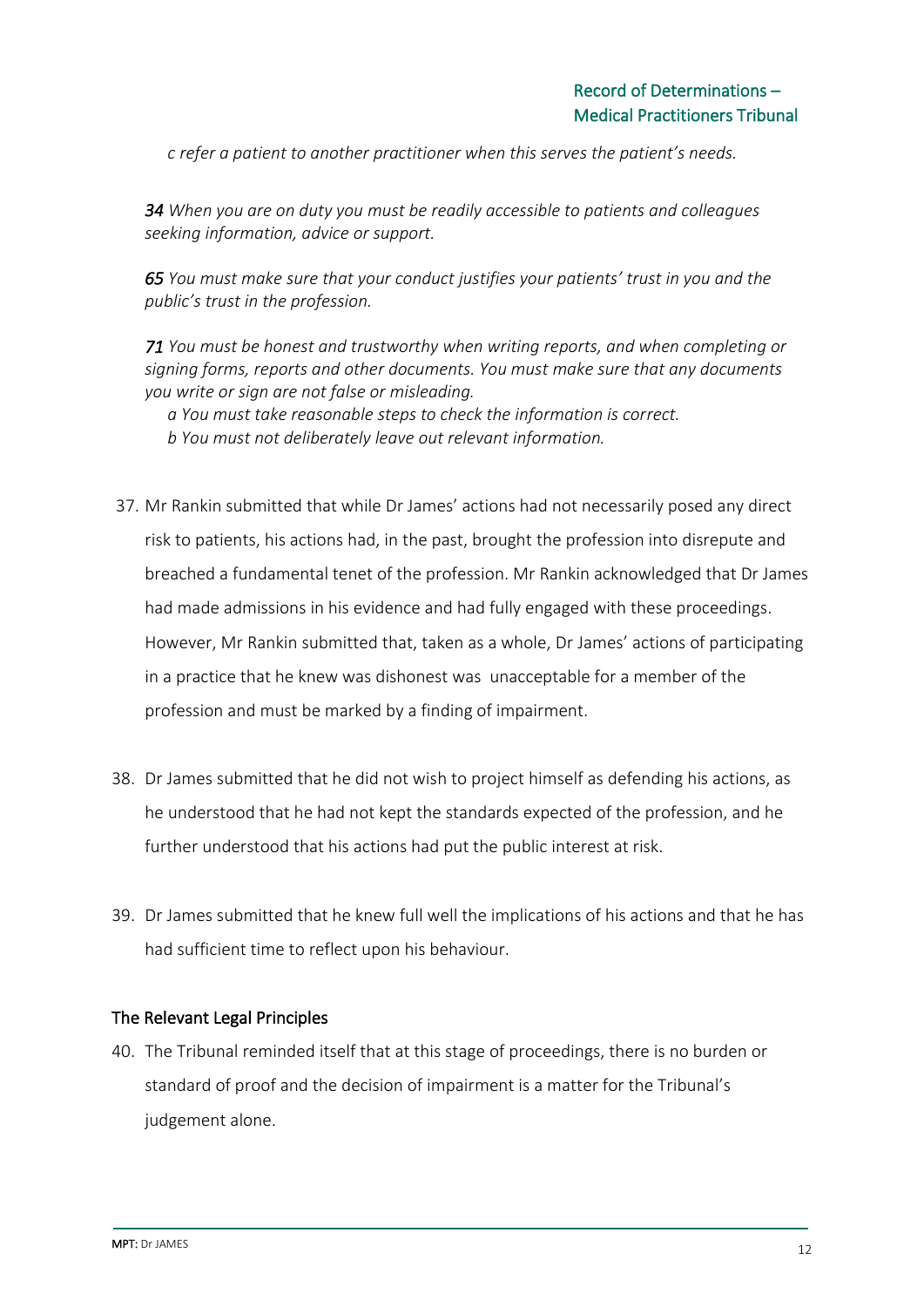- 41. In approaching the decision, the Tribunal was mindful of the two stage process to be adopted: first whether the facts as found proved amounted to serious misconduct, and then whether the finding of that misconduct could lead to a finding of impairment.
- 42. Further if it was to find misconduct, the Tribunal must determine whether Dr James' fitness to practise is impaired today, taking into account his conduct at the time of the events and any relevant factors since then such as whether the matters are remediable, have been remedied and any likelihood of repetition.
- 43. The Tribunal also bore in mind the case of *Professional Standards Authority for Health*  and Social Care v GMC and Uppal [2015] EWHC 1304 (Admin) ('Uppal'). It considered that there may be a perception that a finding of impairment must be found in circumstances where dishonesty is concerned. However, the case of 'Uppal' reminded the Tribunal that this is not the case.
- 44. The Tribunal reminded itself of the statutory overarching objective which is to protect, promote and maintain the health, safety and well-being of the public, to promote and maintain public confidence in the medical profession, and to promote and maintain proper professional standards and conduct for members of that profession.

## The Tribunal's Determination on Impairment

#### Misconduct

- 45. The Tribunal first considered whether the facts found proved are a sufficiently serious departure from the standards of conduct reasonably expected of a registered medical practitioner, so as to amount to misconduct which was serious.
- 46. The Tribunal considered Dr James' dishonesty, which occurred on 3 separate instances, over 2 different dates. In doing so, it agreed that paragraph 1, 15(a), 34, 65, and 71 (a) and (b) were engaged.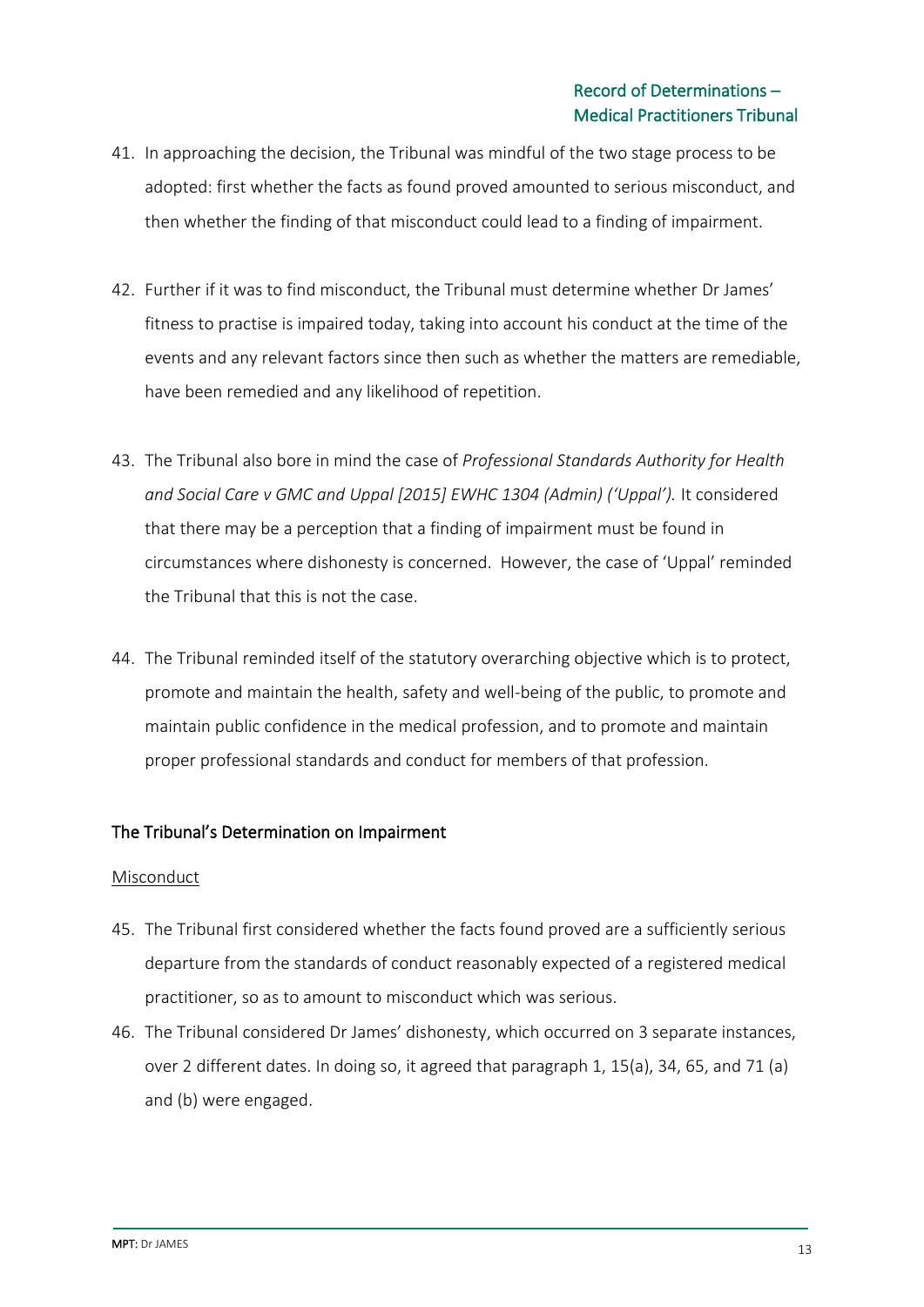## Record of Determinations – Medical Practitioners Tribunal

*1 Patients need good doctors. Good doctors make the care of their patients their first concern: they are competent, keep their knowledge and skills up to date, establish and maintain good relationships with patients and colleagues, are honest and trustworthy, and act with integrity and within the law.*

*15 You must provide a good standard of practice and care. If you assess, diagnose or treat patients, you must:*

*a. adequately assess the patient's conditions, taking account of their history (including the symptoms and psychological, spiritual, social and cultural factors), their views and values; where necessary, examine the patient*

*34 When you are on duty you must be readily accessible to patients and colleagues seeking information, advice or support.*

*65 You must make sure that your conduct justifies your patients' trust in you and the public's trust in the profession.*

*71 You must be honest and trustworthy when writing reports, and when completing or signing forms, reports and other documents. You must make sure that any documents you write or sign are not false or misleading.*

*a You must take reasonable steps to check the information is correct.*

*b You must not deliberately leave out relevant information.*

- 47. The Tribunal bore in mind that Dr James was 8 weeks into his role at DoW, at the time of the first instance of dishonesty, and may have had concerns around the practice of virtual examinations but may not have had the confidence to take any positive action regarding these concerns. He acknowledged that he needed the work. However, the Tribunal drew a distinction between committing and omitting, and found that Dr James' dishonesty was sustained through his passivity and by omission.
- 48. Further, Dr James' conduct was a breach of one of the fundamental tenets of the profession and would be considered deplorable by fellow practitioners. Furthermore, his conduct fell seriously short of the standards expected of him in these circumstances. There was no doubt that, overall, the misconduct was serious.

#### Impairment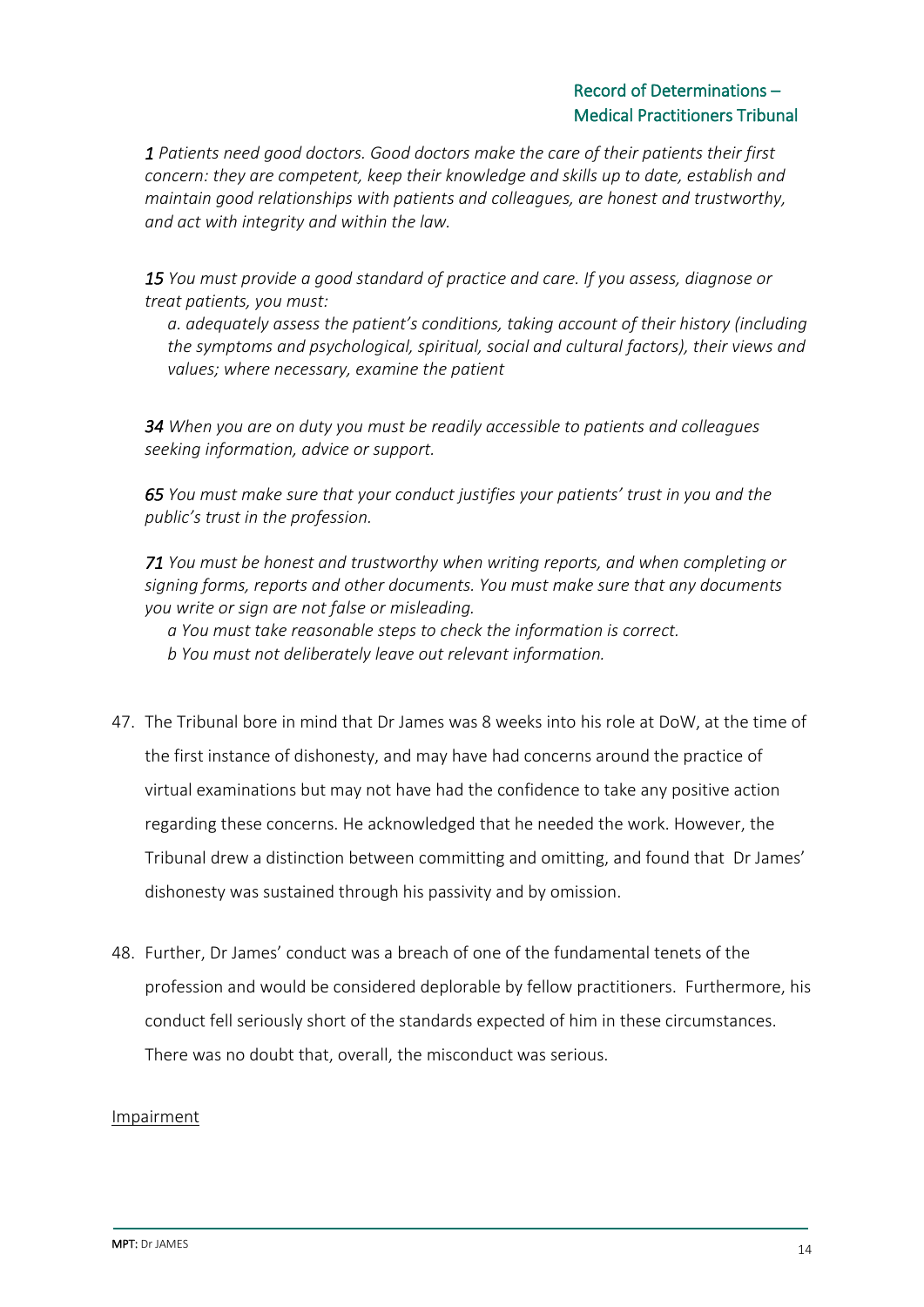- 49. The Tribunal, having found that the facts found proved amounted to serious misconduct, went on to consider whether, as a result of that misconduct, Dr James' fitness to practise is currently impaired.
- 50. The Tribunal had regard to the case of 'Uppal'. The Tribunal agreed 'Uppal' illustrated that not every case of dishonesty necessitated a finding of impairment. 'Uppal' involved a trainee GP being dishonest to her employers as to whether or not she had spoken to the mother of a patient. The Tribunal in Dr Uppal's case had accepted that she "felt uncomfortable and unhappy" at the practice at which she was working. In this case, Dr James had failed to authorise D4 medical forms that were consequently being authorised in his absence and in his name. The drivers were then submitting their assessments as duly authorised medical examinations. It was also found that Dr James had acted dishonestly on three occasions. These failures had been a breach of his duty of integrity and honesty. The Tribunal had regard to the explanation put forward by Dr James for his behaviour – namely that he was new to the role and, even after bringing this up with his managing doctor, was encouraged to go ahead– but found nevertheless that Dr James' dishonesty was significantly more serious than Dr Uppal's dishonesty. This was also not an isolated incident unlike in the case of Dr Uppal.
- 51. The Tribunal looked at whether or not the misconduct was remediable, whether it had been remedied and if there was any likelihood of repetition. The Tribunal accepted that dishonesty is difficult to remediate. However, the Tribunal considered that, as Dr James' had accepted the findings of the Tribunal, there might be capacity for him to remediate his misconduct. The Tribunal bore in mind that Dr James had not provided any evidence of remediation at this time. It might have assisted the Tribunal if he had provided evidence such as any relevant courses or further reflection.
- 52. The Tribunal went on to consider whether Dr James had shown any insight into his misconduct. It took into consideration the limitation that Dr James was not represented, and that he had admitted to all of the facts that the Tribunal had subsequently found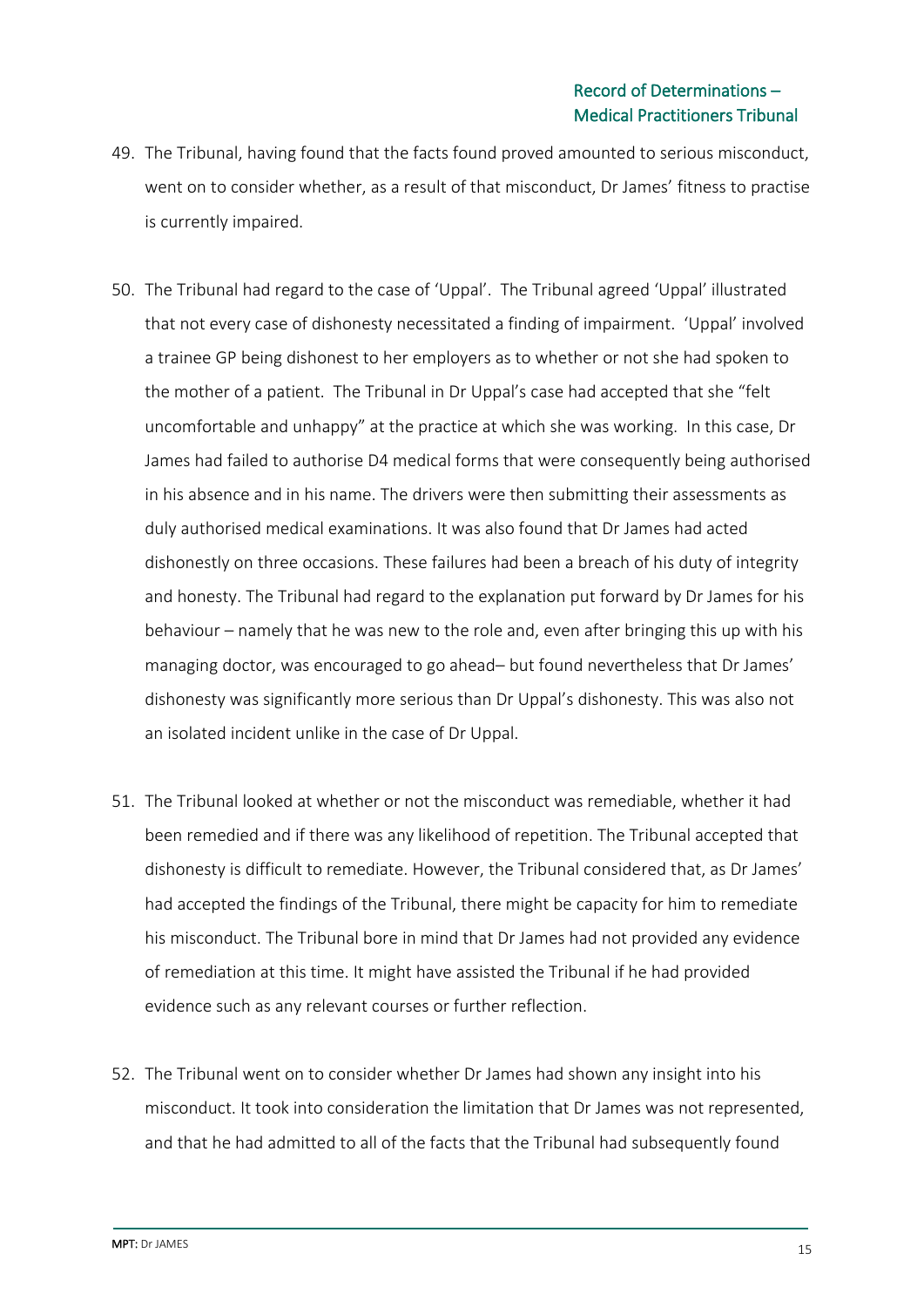proved. However, he had not demonstrated to the Tribunal any significant steps he had taken to gain insight. The Tribunal concluded that Dr James has the potential to gain sufficient insight.

- 53. The Tribunal considered whether it was likely or not that the misconduct would be repeated having regard to his lack of remediation and limited insight and determined that it could not be confident that the misconduct will not be repeated.
- 54. The Tribunal went on the consider the wider public interest in this case which includes upholding trust and confidence in the medical profession and upholding proper standards of behaviour.
- 55. The Tribunal considered that, if a finding of impairment were not made in the case of Dr James, the need to uphold proper professional standards and public confidence in the profession would be seriously undermined.
- 56. The Tribunal considered that Dr James did not directly put the clients of DoW at risk of harm. However, it found that an issue in this case was the potential consequences and risks to the public by driving licences being issued without properly authorised D4 forms.
- 57. The Tribunal considered the overarching objective. It determined that all three limbs were engaged and that a finding of impairment was required in order to protect and promote the health, and safety and well being of the public; to promote and maintain public confidence in the medical profession, and to promote and maintain proper professional standards and conduct for members of that profession.
- 58. The Tribunal determined that Dr James' fitness to practise is impaired by reason of his misconduct.

## Determination on Sanction - 22/03/2022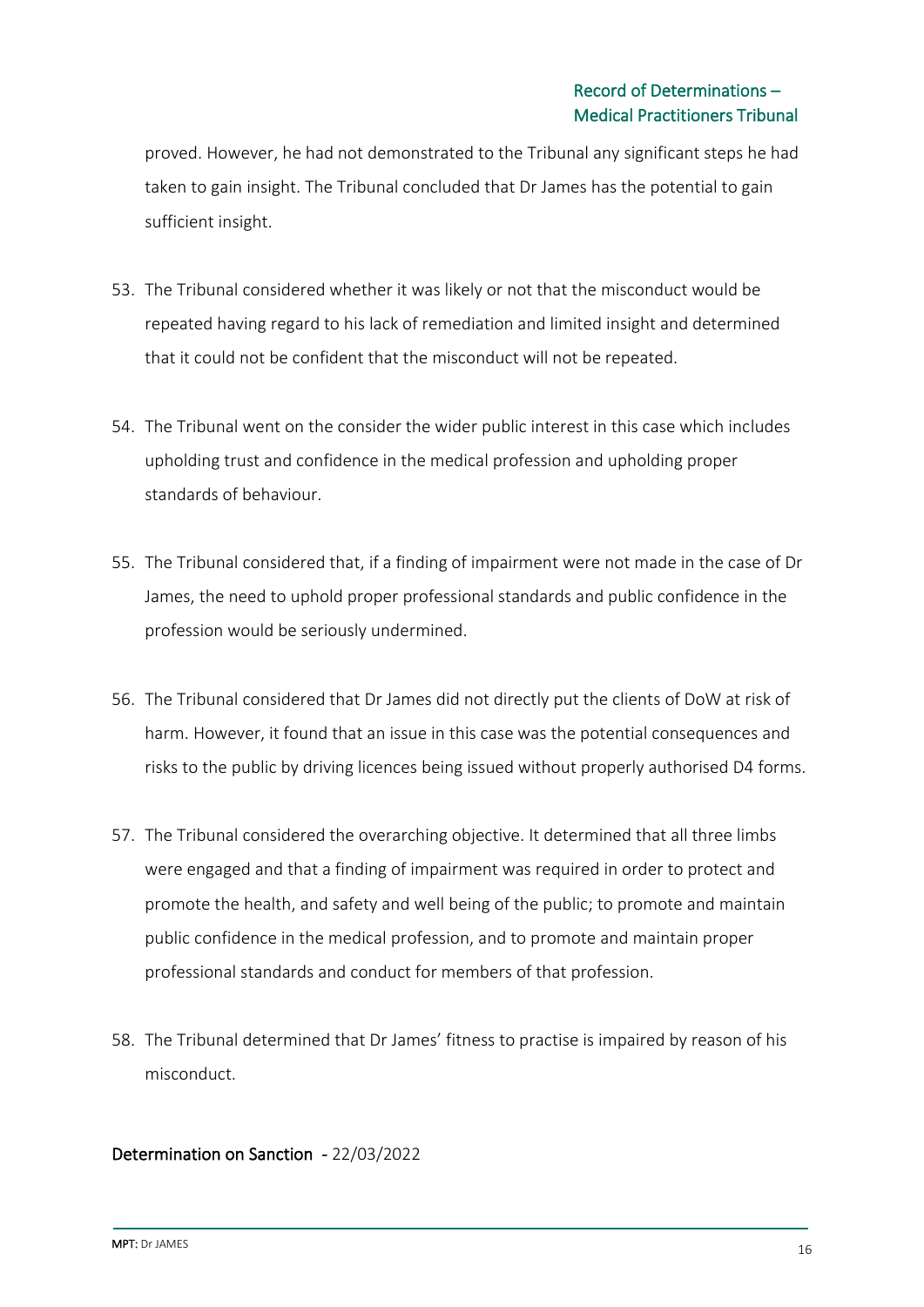59. Having determined that Dr James' fitness to practise is impaired by reason of misconduct, the Tribunal now has to decide in accordance with Rule 17(2)(n) of the Rules on the appropriate sanction, if any, to impose.

#### Submissions

60. Mr Rankin, on behalf of the GMC, submitted that that the only appropriate and proportionate sanction in Dr James' case would be one of erasure from the Medical Register. He directed the Tribunal's attention to the Sanctions Guidance (November 2020 edition) ('SG') when making its determination. He referred the Tribunal to paragraph 108 (amongst others) of the SG:

*'108. Erasure may be appropriate even where the doctor does not present a risk to patient safety, but where this action is necessary to maintain public confidence in the profession. For example, if a doctor has shown a blatant disregard for the safeguards designed to protect members of the public and maintain high standards within the profession that is incompatible with continued registration as a doctor.'*

- 61. Mr Rankin submitted that erasure was necessary to maintain public confidence in the profession. He stated that that the dishonest conduct was so serious that it was fundamentally incompatible with continued registration.
- 62. Mr Rankin stated that his submissions were largely based not only on the serious departure from GMP which the Tribunal found at the impairment stage, but that the Tribunal considered that it could not be certain that the misconduct would not be repeated. He also submitted that there were no timely steps made to remediate and no significant steps taken with regard to insight.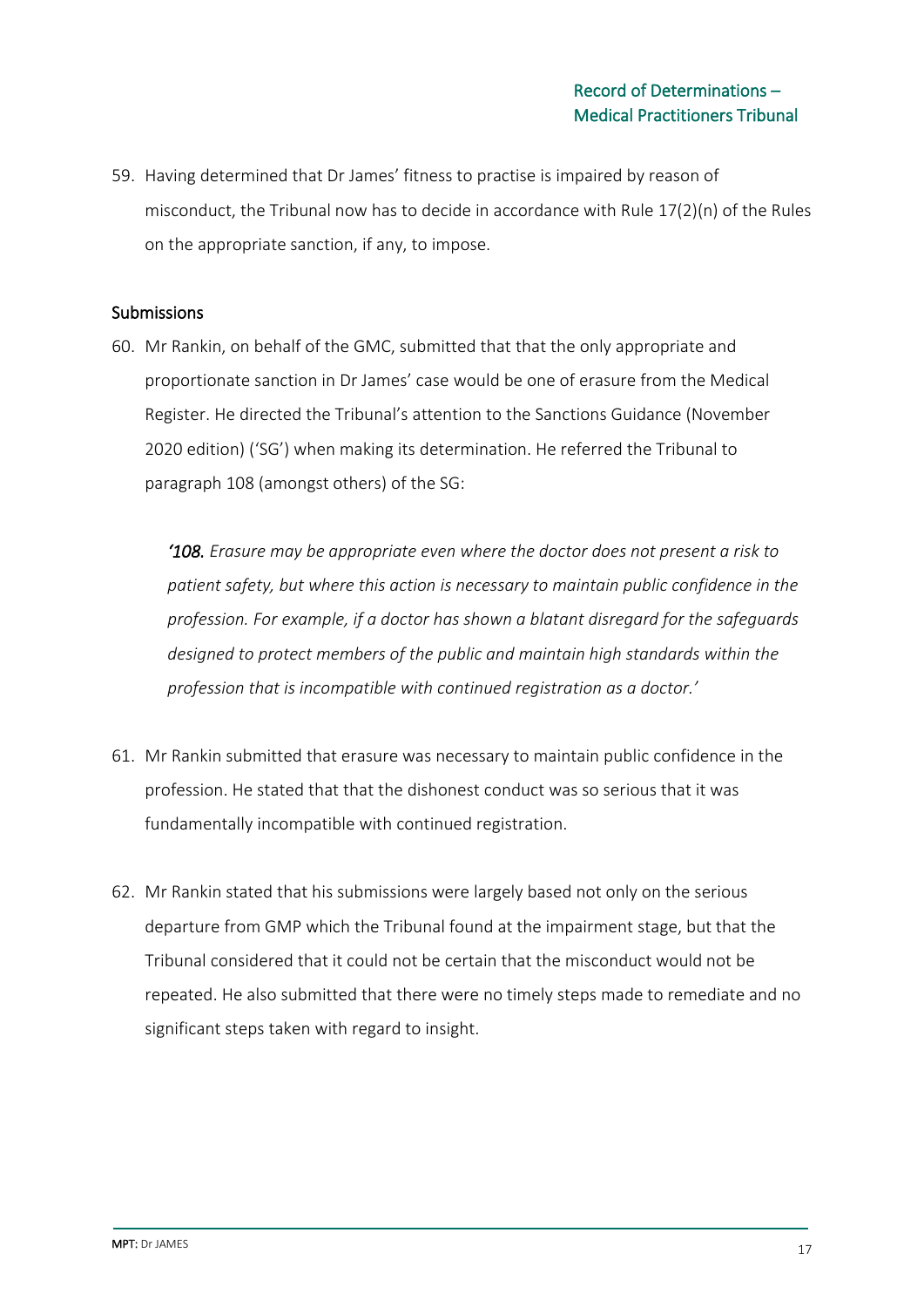63. Dr James submitted that he accepted Mr Rankin's submissions due to the seriousness of the Allegation. However, he requested that the Tribunal consider that he may not have been as culpable as Dr L, and should therefore receive a lesser sanction.

## The Tribunal's Determination on Sanction

- 64. The decision as to the appropriate sanction, if any, to impose in this case is a matter for the Tribunal exercising its own judgement. In reaching its decision, the Tribunal has taken the SG into account and borne in mind the overarching objective.
- 65. The Tribunal reminded itself that the main reason for imposing any sanction is to protect the public and that sanctions are not imposed to punish or discipline doctors, even though they may have a punitive effect. Throughout its deliberations, the Tribunal has applied the principle of proportionality, balancing Dr James' interests with the public interest.

#### Aggravating and Mitigating Factors

- 66. The Tribunal has already set out its decision on the facts and impairment which it took into account during its deliberations on sanction. Before considering what action, if any, to take in respect of Dr James' registration, the Tribunal considered and balanced the aggravating and mitigating factors in this case.
- 67. The Tribunal identified the following aggravating factors:
	- Lack of full insight
	- Remediation not fully achieved
- 68. Having identified aggravating factors in this case, the Tribunal identified the mitigating factors to be:
	- Raised concerns with Dr L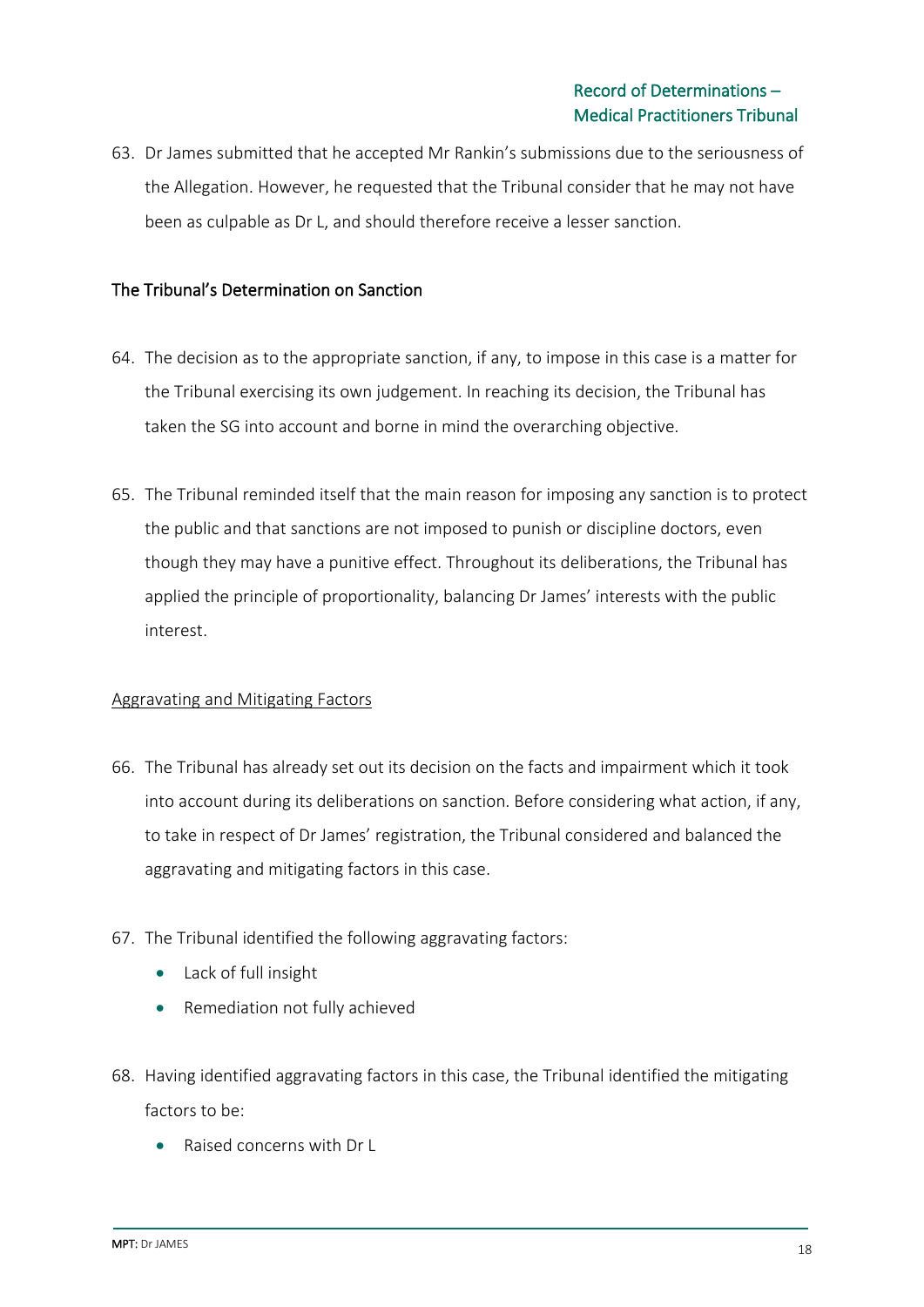- Cooperated with formal inquiries
- Struggled with his own mental health following the receipt of the Allegation
- Gained some insight into the risk to the public caused by his actions
- No previous history of regulatory proceedings
- Engaged with the regulatory proceedings
- Made admissions to all the paragraphs of the Allegation that were found proved
- Apologised to the Tribunal for his misconduct
- Provided reflection, both written and in his oral evidence
- 69. The Tribunal, having considered the aggravating and mitigating factors identified in this case, determined that the mitigating factors were more significant. However, the Tribunal was conscious that it was less able to take mitigating factors into account when dealing with public confidence in the profession, as raised by this case.
- 70. The Tribunal went on to consider each sanction in turn, starting with the least restrictive.

#### No action

71. The Tribunal first considered whether to conclude the case by taking no action. It considered that taking no action following a finding of impaired fitness to practise would only be appropriate in exceptional circumstances. The Tribunal determined that there are no exceptional circumstances in this case and that, given the seriousness of its findings, it would not be sufficient nor in the public interest to conclude this case by taking no action.

#### **Conditions**

- 72. The Tribunal next considered whether to impose conditions on Dr James' registration.
- 73. The Tribunal would have found it difficult to formulate conditions which would address the issues of this case, and in any event, was of the view that imposing conditions on Dr James' registration would not sufficiently mark the seriousness of his misconduct.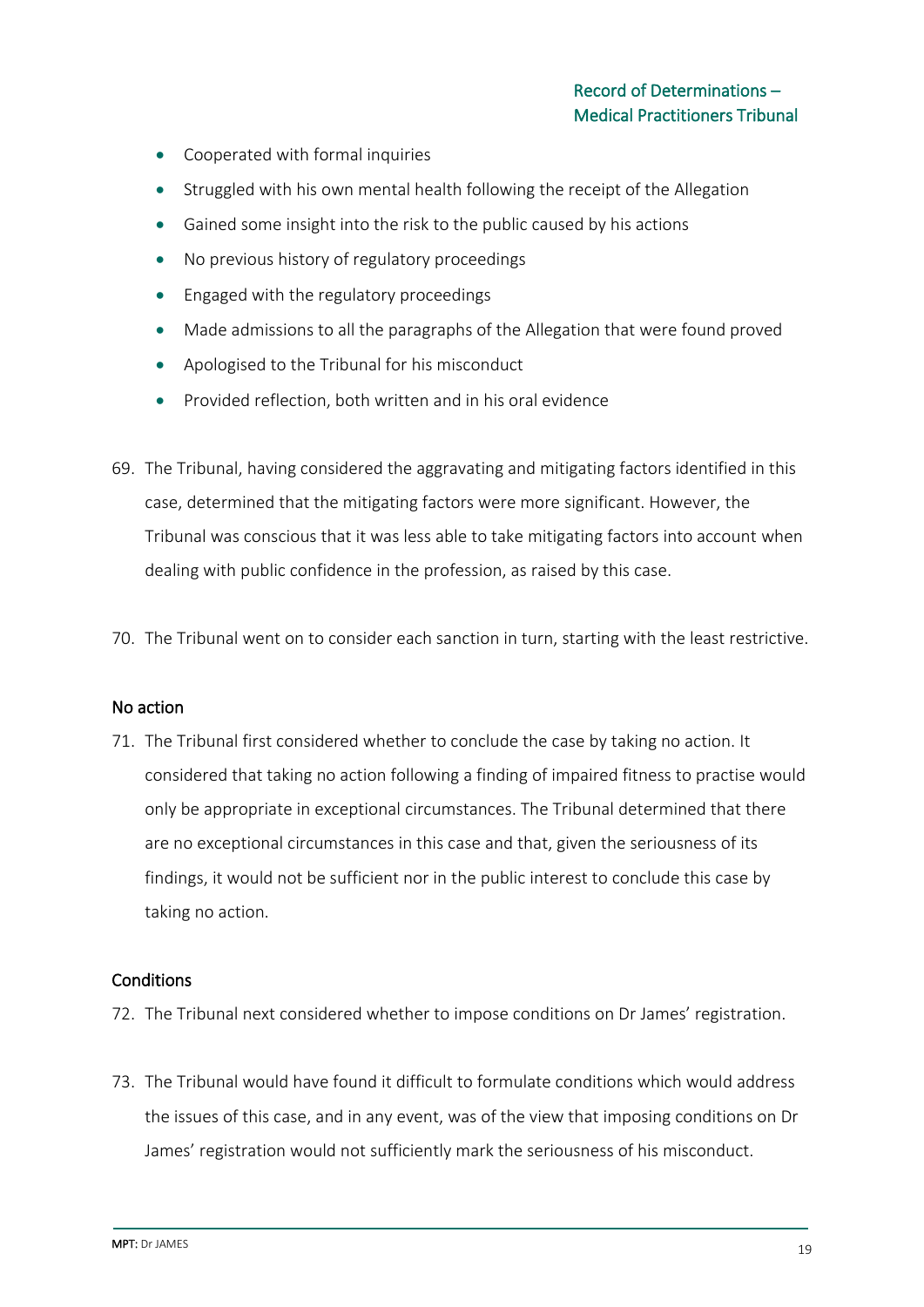## Suspension

74. In considering whether to impose a period of suspension, the Tribunal had regard to paragraphs 97a, e, f and g of the SG.

*'97. Some or all of the following factors being present (this list is not exhaustive) would indicate suspension may be appropriate.*

*a. A serious breach of Good medical practice, but where the doctor's misconduct is not fundamentally incompatible with their continued registration, therefore complete removal from the medical register would not be in the public interest. However, the breach is serious enough that any sanction lower than a suspension would not be sufficient to protect the public or maintain confidence in doctors. ….*

*e. No evidence that demonstrates remediation is unlikely to be successful, eg because of previous unsuccessful attempts or a doctor's unwillingness to engage.*

*f. No evidence of repetition of similar behaviour since incident.*

*g. The tribunal is satisfied the doctor has insight and does not pose a significant risk of repeating behaviour.'*

75. The Tribunal was satisfied all of paragraph 97 of SG cited above applied to Dr James' case. It considered the steps Dr James has taken in relation to insight and remediation, and concluded that his misconduct could be remediated, and is unlikely to be repeated.

#### Erasure

76. The Tribunal considered relevant parts of paragraph 109 of the SG: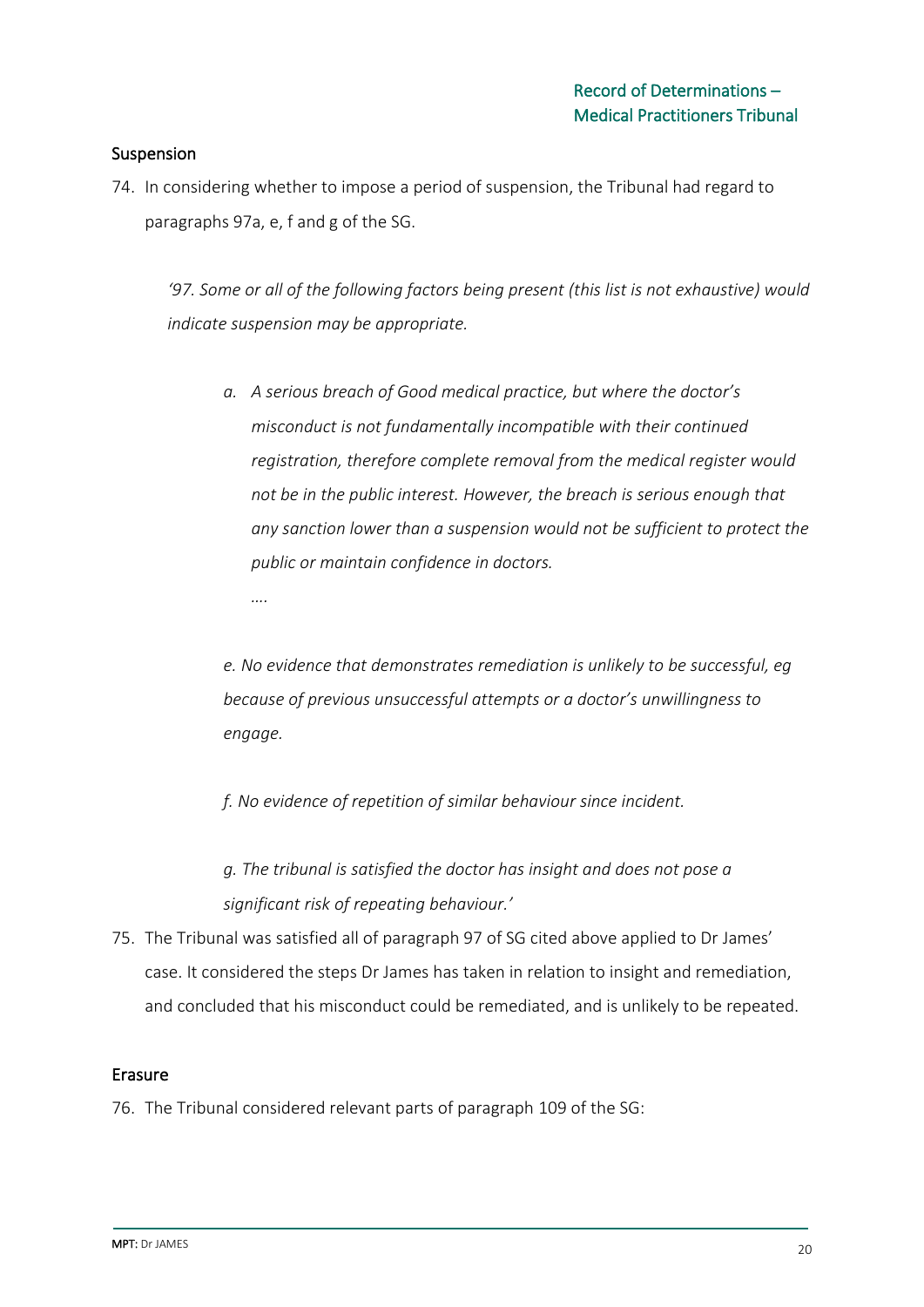*'109 Any of the following factors being present may indicate erasure is appropriate (this list is not exhaustive).* 

*a. A particularly serious departure from the principles set out in Good medical practice where the behaviour is fundamentally incompatible with being a doctor.*

- 77. The Tribunal was under no doubt that doctors acting in a dishonest manner is a serious matter, and providing false D4 forms as part of an authorisation process is a serious breach of GMP. Actions of this kind could be fundamentally incompatible with continued registration. However, in light of the mitigating factors identified and the insight demonstrated by Dr James during the hearing, the Tribunal did not consider that the misconduct was 'fundamentally incompatible with continued registration'.
- 78. However, other aspects of paragraph 109 were less applicable:

*'h Dishonesty, especially where persistent and/or covered up (see guidance below at paragraphs 120–128). j Persistent lack of insight into the seriousness of their actions or the consequences.'*

- 79. Dr James had not been the architect of the system in which he was working, had been labouring under a misapprehension, and had not attempted to cover up his dishonesty. The Tribunal considered that Dr James' dishonesty was not persistent as there were only three instances over two dates.
- 80. Dr James had tried to raise his concerns with the system to Dr L, even though his efforts were unsuccessful. Dr James had cooperated with the regulatory proceedings.
- 81. Dr James had also demonstrated that he understood the gravity of his actions and was working his way toward remediating them, and therefore it fell short of being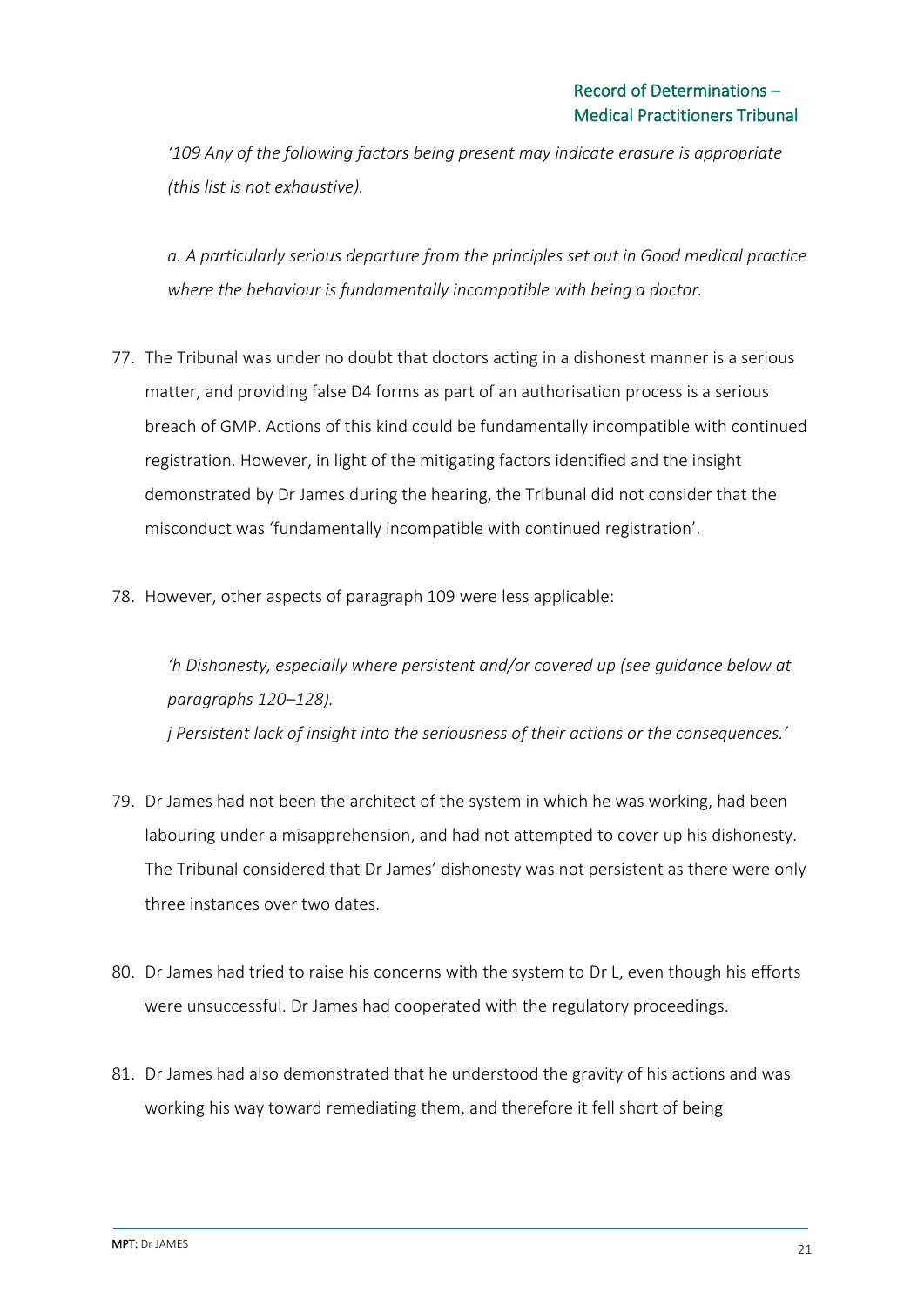fundamentally incompatible with continued registration. The Tribunal was satisfied paragraph 92 of the SG applied to the circumstances of this case:

*'92 Suspension will be an appropriate response to misconduct that is so serious that action must be taken to protect members of the public and maintain public confidence in the profession. A period of suspension will be appropriate for conduct that is serious but falls short of being fundamentally incompatible with continued registration (ie for which erasure is more likely to be the appropriate sanction because the tribunal considers that the doctor should not practise again either for public safety reasons or to protect the reputation of the profession).'* 

- 82. The Tribunal considered that Dr James' misconduct was unacceptable but that the overarching objective would be satisfied by a period of suspension rather than erasure.
- 83. Therefore, in all the circumstances, the Tribunal was satisfied that a sanction of suspension would properly reflect the gravity of Dr James' misconduct and send out a clear message to Dr James, the profession and the wider public that such misconduct is unbefitting of, and unacceptable in, a registered medical practitioner.

## Duration of Suspension

84. The Tribunal went on to consider the length of suspension, taking into account paragraphs 99 and 100 of SG in that regard:

> *'99 The length of the suspension may be up to 12 months and is a matter for the tribunal's discretion, depending on the seriousness of the particular case. 100 The following factors will be relevant when determining the length of suspension: a the risk to patient safety/public protection*

*b the seriousness of the findings and any mitigating or aggravating factors (as set out in paragraphs 24–60)*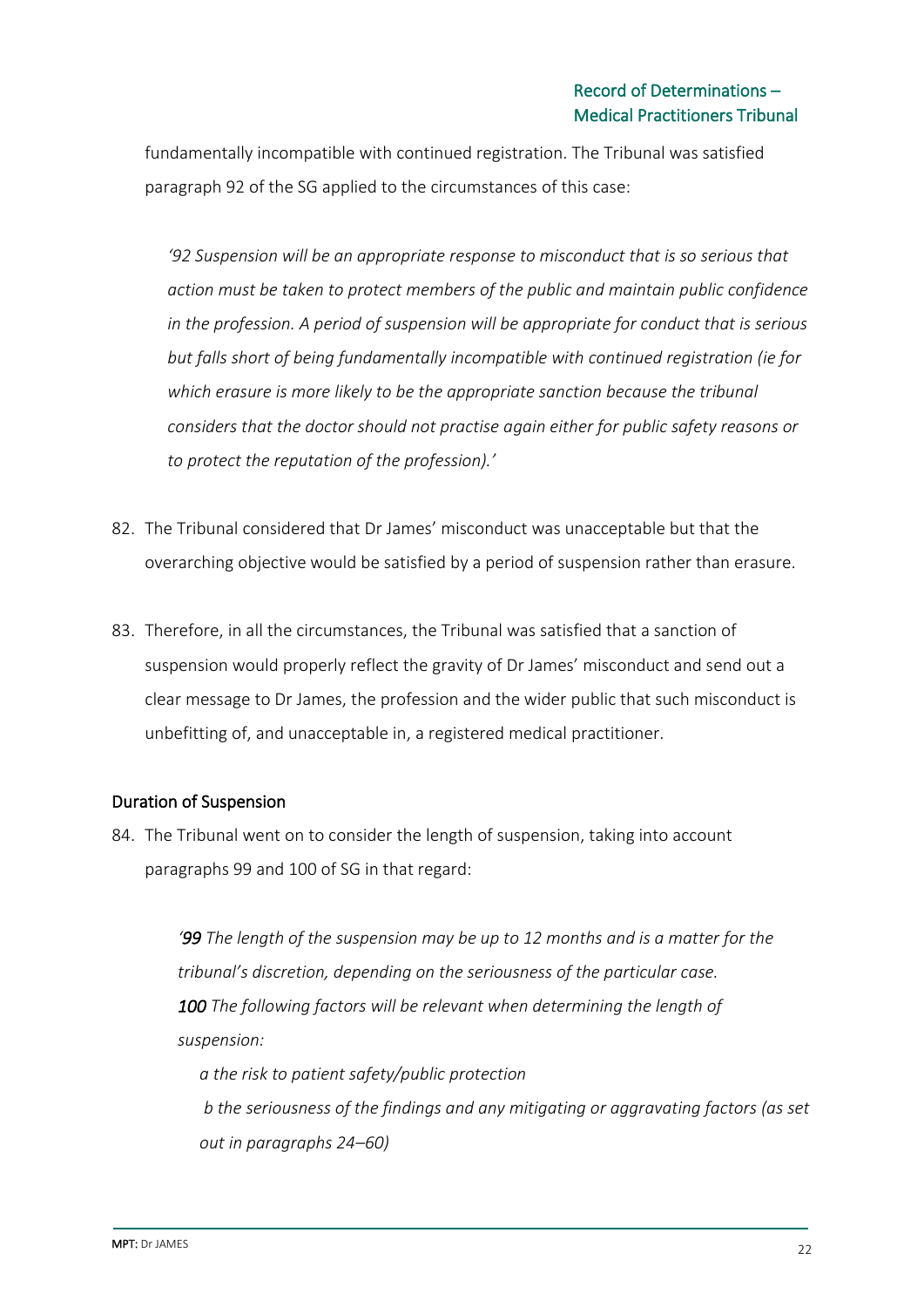*c ensuring the doctor has adequate time to remediate.'*

- 85. The Tribunal determined that the upholding of proper standards and of maintaining public confidence in the profession would be achieved by a period of suspension of 12 months. A lesser period of suspension based on personal mitigation factors would render the totality of the sanction disproportionate.
- 86. Accordingly, the Tribunal concluded that the period of suspension of 12 months was the appropriate and proportionate sanction in this case.

#### Review Hearing Directed

87. The Tribunal determined to direct a review of Dr James' case. A review hearing will convene shortly before the end of the period of suspension, unless an early review is sought. The Tribunal wishes to emphasise that at the review hearing, the onus will be on Dr James to demonstrate how he has remediated and developed his insight. He may also wish to provide appropriate documentary, testimonial and CPD evidence to show the progress he has made and how he has maintained his skills and competence.

## Determination on Immediate Order - 22/03/2022

88. Having determined to suspend Dr James' registration for a period of 12 months, the Tribunal has considered, in accordance with Rule 17(2)(o) of the Rules, whether his registration should be subject to an immediate order.

#### Submissions

- 89. On behalf of the GMC, Mr Rankin submitted that an immediate order would be appropriate in this case given the seriousness of Dr James' misconduct.
- 90. Mr Rankin submitted that due to the public interest and in order to protect confidence in the profession, an immediate order would be necessary.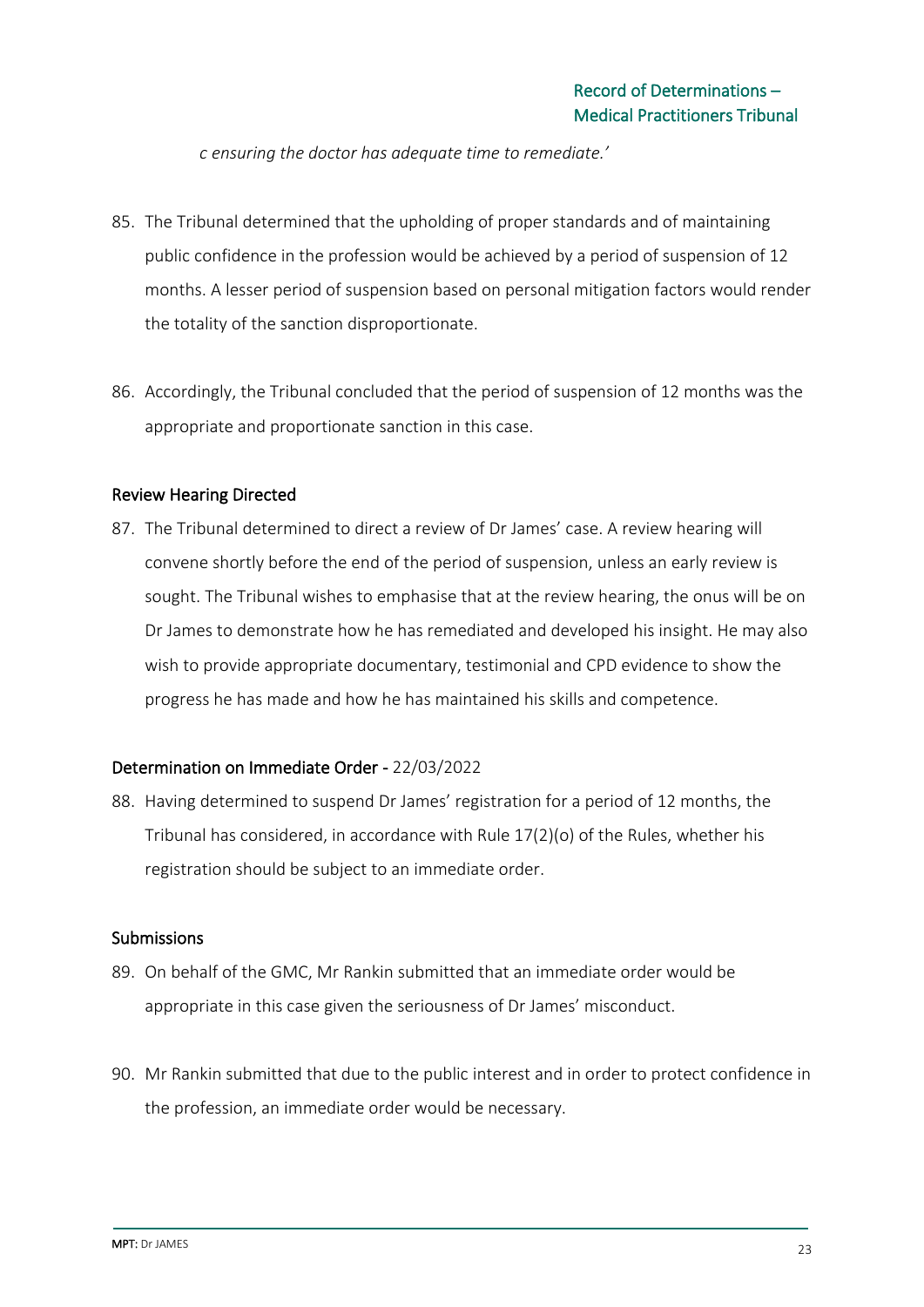91. Dr James submitted that he had no preference whether an immediate order was imposed or not.

## The Tribunal's Determination

92. The Tribunal had regard to paragraphs 172 and 178 of the SG.

*"172 The tribunal may impose an immediate order if it determines that it is necessary to protect members of the public, or is otherwise in the public interest, or is in the best interests of the doctor. The interests of the doctor include avoiding putting them in a position where they may come under pressure from patients, and/or may repeat the misconduct, particularly where this may also put them at risk of committing a criminal offence. Tribunals should balance these factors against other interests of the doctor, which may be to return to work pending the appeal, and against the wider public interest, which may require an immediate order.*

*…*

*178 Having considered the matter, the decision whether to impose an immediate order will be at the discretion of the tribunal based on the facts of each case. The tribunal should consider the seriousness of the matter that led to the substantive direction being made and whether it is appropriate for the doctor to continue* in unrestricted practice before the substantive order takes effect."

- 93. The Tribunal has considered, given the seriousness with which it viewed Dr James' misconduct, it is in the public interest to suspend his registration with immediate effect.
- 94. The substantive period of suspension to be imposed on Dr James' registration will take effect 28 days from when notice is deemed to have been served upon Dr James, unless he lodges an appeal in the interim. If Dr James lodges an appeal, the immediate order for suspension will remain in place until such time as the outcome of any appeal is determined.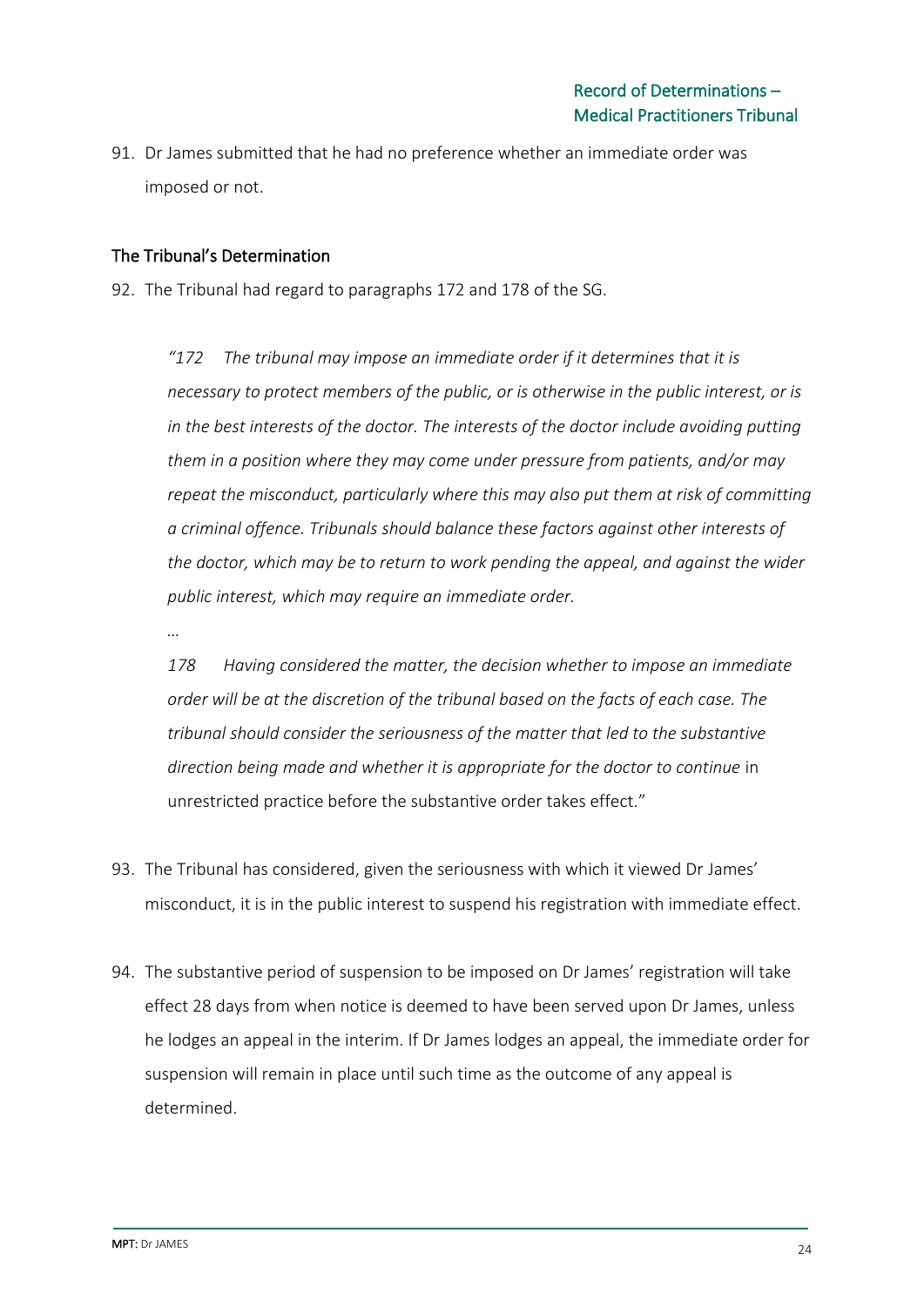- 95. The interim order of conditions currently imposed on Dr James' registration will be revoked when the immediate order takes effect.
- 96. That concludes the case.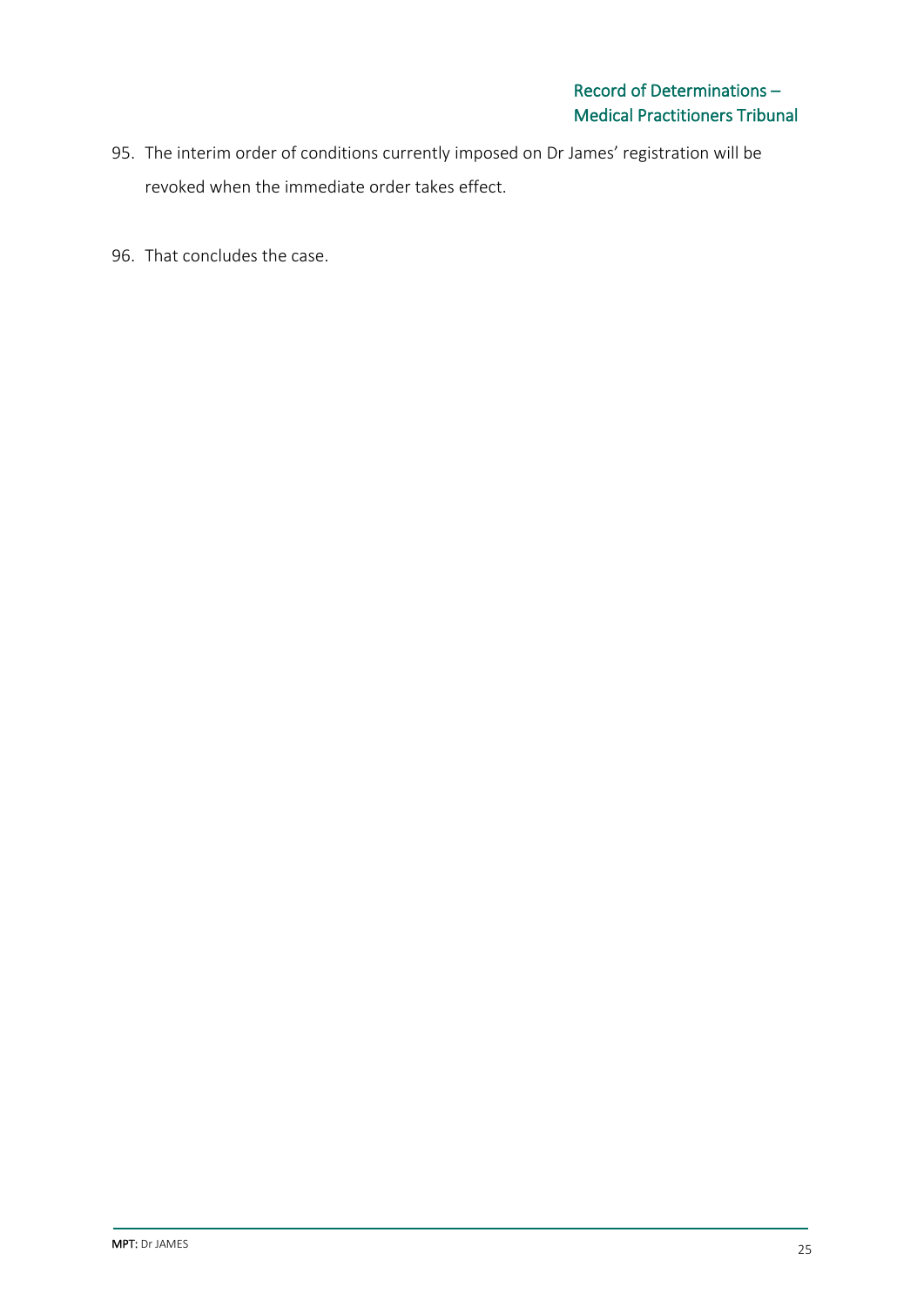## ANNEX B – 09/03/2022

#### Application to amend the Allegation

- 97. Mr Rankin made an application to amend paragraph 1(a)(iii) of the Allegation to the following:
	- 4. *"*At one or more of the appointments set out in Schedule 1 ('the Appointments'):
		- a. you permitted a Medical Examination D4 Report to be completed which:
			- i. indicated that you were the doctor who carried out the examination;
			- ii. contained a stamp bearing your:
				- 1. name;
				- 2. GMC number;

# iii. contained a pre-printed copy of your signature. was pre-signed or pre-stamped with your signature.

98. This application was made in accordance with Rule 17(6) of the Rules:

*"Where, at any time, it appears to the Medical Practitioners Tribunal that—*

- *(a) the allegation or the facts upon which it is based and of which the practitioner has been notified under rule 15, should be amended; and*
- *(b) the amendment can be made without injustice, it may, after hearing the parties, amend the allegation in appropriate terms."*
- 99. Mr Rankin submitted that this amendment could be made without injustice to Dr James or Dr L as it is simply changing of the wording, but does not change the essence of that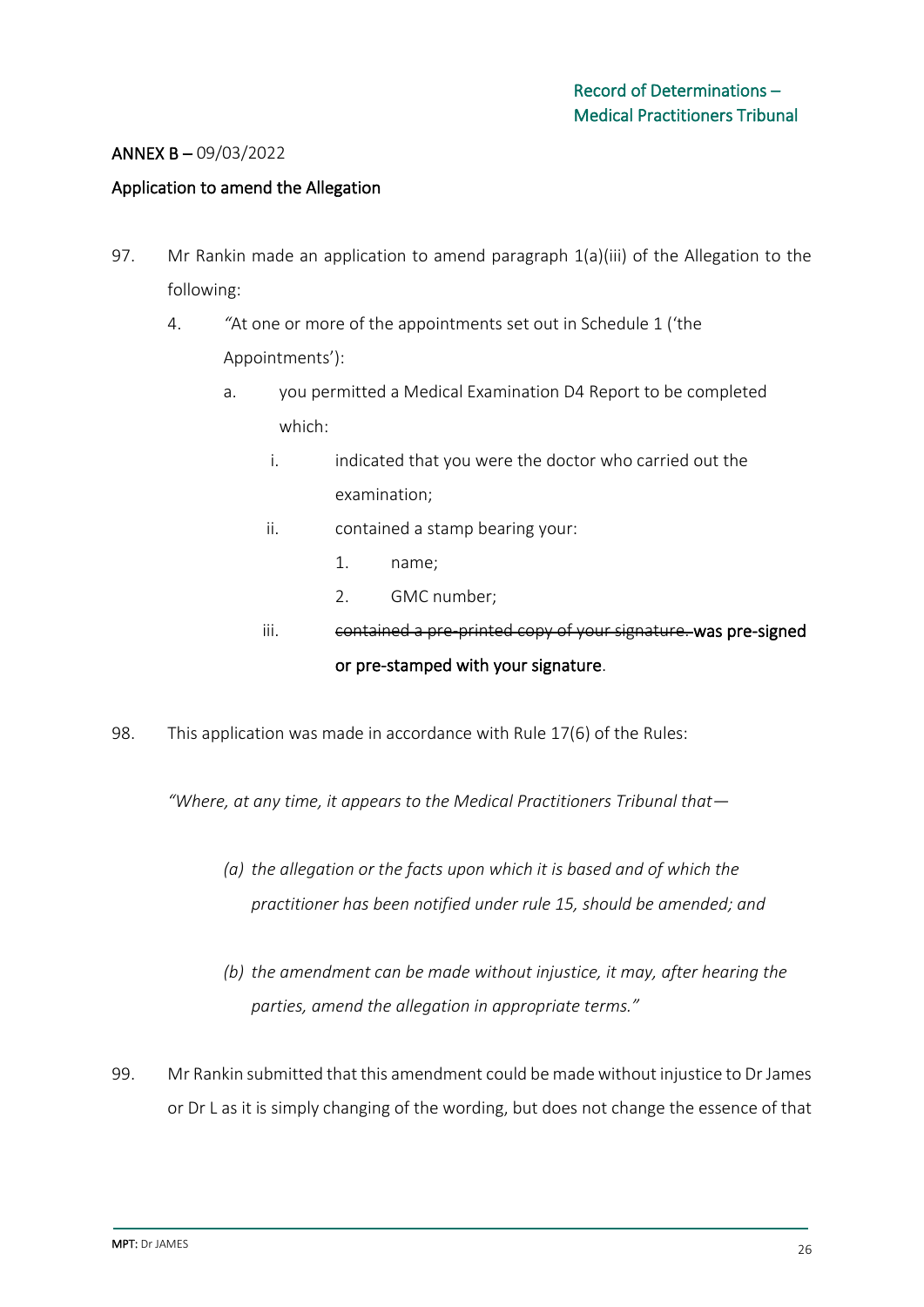which the Allegation is trying to establish in relation to that portion of the heads of charge remains the same.

#### Relevant Legal Principles

- 100. The Tribunal reminded itself that it is entitled to make an amendment at any stage, but that its overriding consideration was whether the proposed amendments could be made without injustice.
- 101. The Tribunal has borne in mind the question of fairness to both parties and the statutory overarching objective.

#### Tribunal's Decision

- 102. The Tribunal had regard to Rule 17(6) of the Rules and was mindful that the suggested amendments did not amount to a new allegation.
- 103. The Tribunal therefore granted the GMC's application to allow the proposed amendments as it was satisfied that these amendments can be made without unfairness or injustice to Dr James & Dr L.